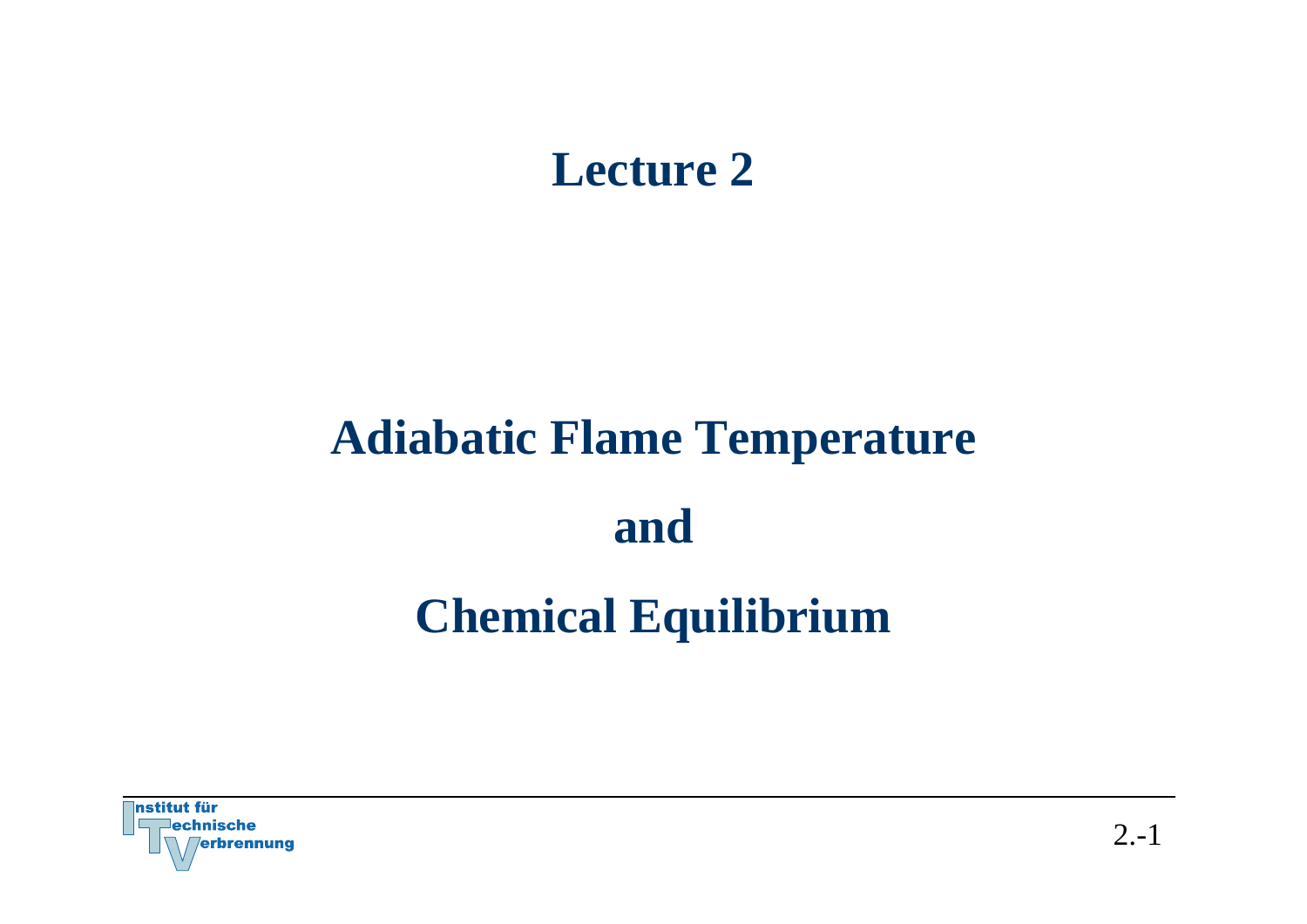**First law of thermodynamics** - balance between different forms of energy

change of specific internal energy: d*<sup>u</sup>* specific work due to volumetric changes: δ*w*rev=*p*d<sup>v</sup>, <sup>v</sup>=1/ρ specific heat transfer from the surroundings: δ*q* specific frictional work: δ*w<sub>R</sub>*  $R \hspace{2.5cm} * )$ 

#### Related quantities

 $h = u + pv$ specific enthalpy (general definition):  $h = u + \frac{\mathcal{R}T}{W}$ specific enthalpy for an ideal gas:

Energy balance:  $du + p dv = dh - v dp = \delta q + \delta w_R$ 

\*) The list of energies is not exhaustive, f. e. work of forces and kinetic or potential energies are missing, but the most important which will appear in a balance are considered here.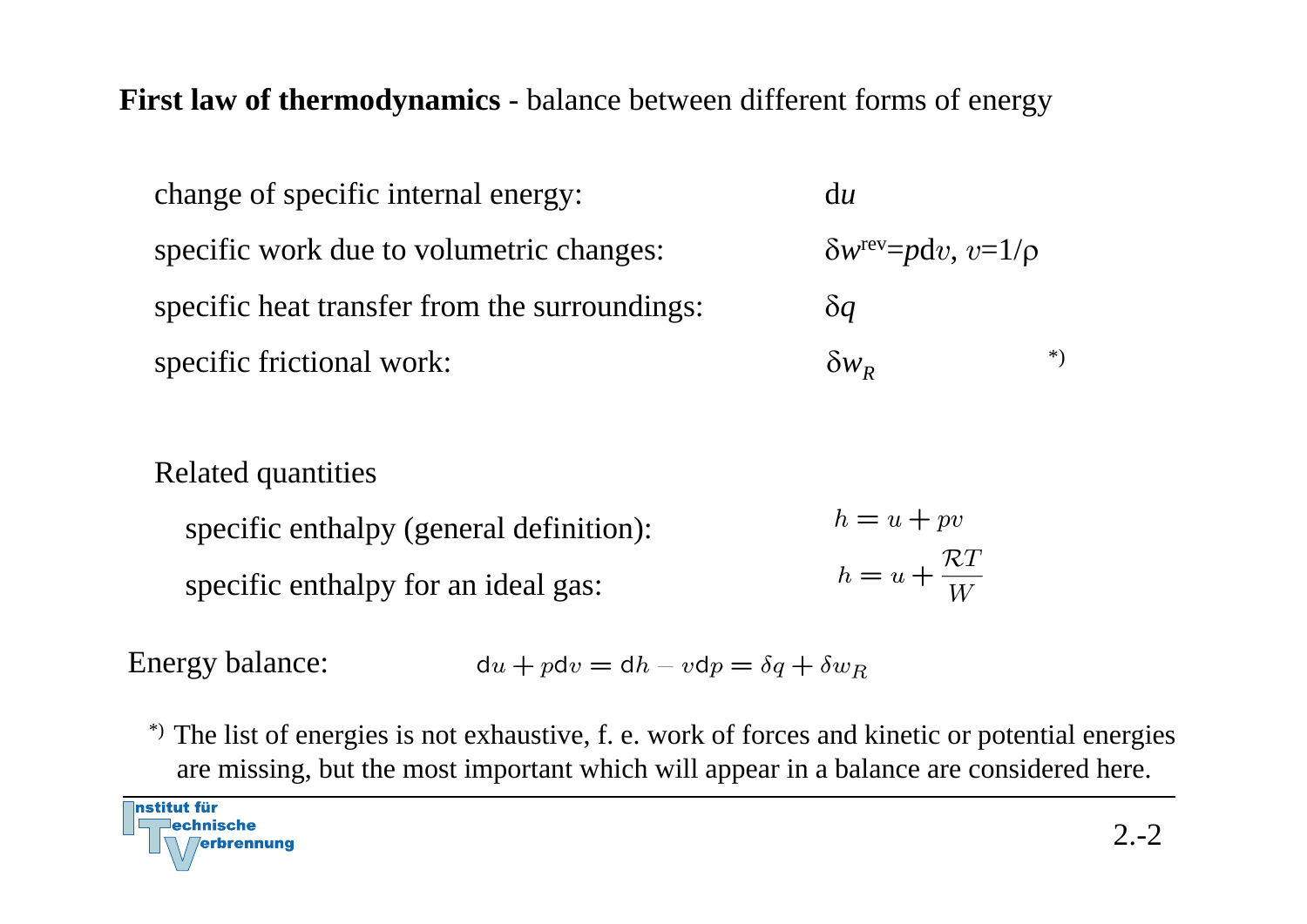#### **Multicomponent system**

The specific internal energy and specific enthalpy are the mass weighted sums of the specific quantities of all species

$$
u = \sum_{i=1}^{k} Y_i u_i, \quad h = \sum_{i=1}^{k} Y_i h_i.
$$

For an ideal gas the partial specific enthalpy is related to the partial specific internal energy by

$$
h_i = u_i + \frac{\mathcal{R}T}{W_i}, \quad i = 1, 2, \dots, k
$$

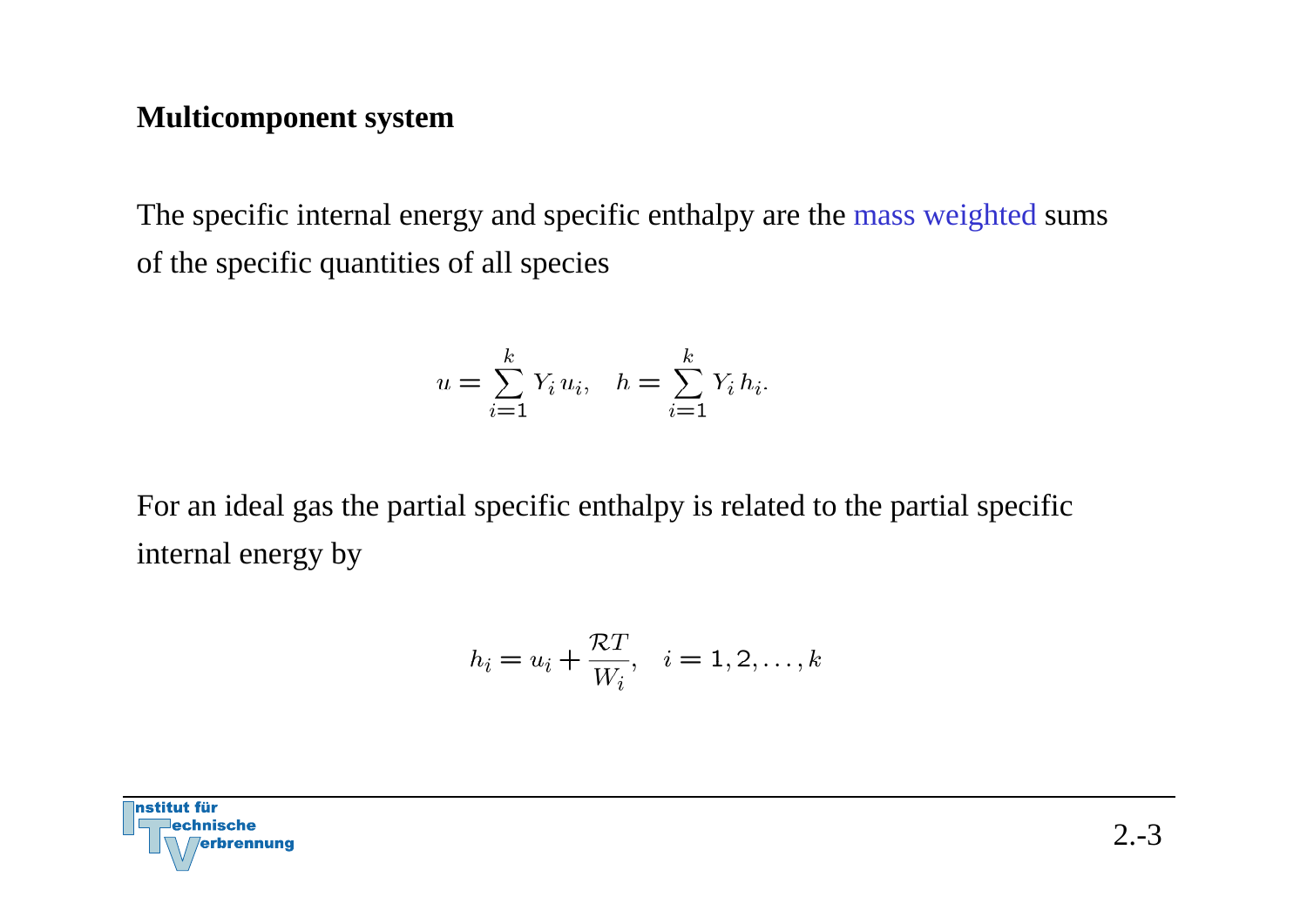For an ideal gas the inner energy and enthalpy depend on temperature alone.

$$
h_i = u_i(T) + \frac{\mathcal{R}T}{W_i}, \quad i = 1, 2, \dots, k
$$

If  $c_{pi}$  is the specific heat capacity at constant pressure and  $h_{i,ref}$  is the reference enthalpy at the reference temperature  $T_{\rm ref},$ 

the temperature dependence of the partial specific enthalpy is given by

$$
h_i = h_{i, \text{ref}} + \int_{T_{\text{ref}}}^{T} c_{pi} dT, \quad i = 1, 2, \dots, k
$$

The reference temperature may be arbitrarily chosen, most frequently used:

$$
T_{ref} = 0 \text{ K}
$$
 or  $T_{ref} = 298.15 \text{ K}$ 

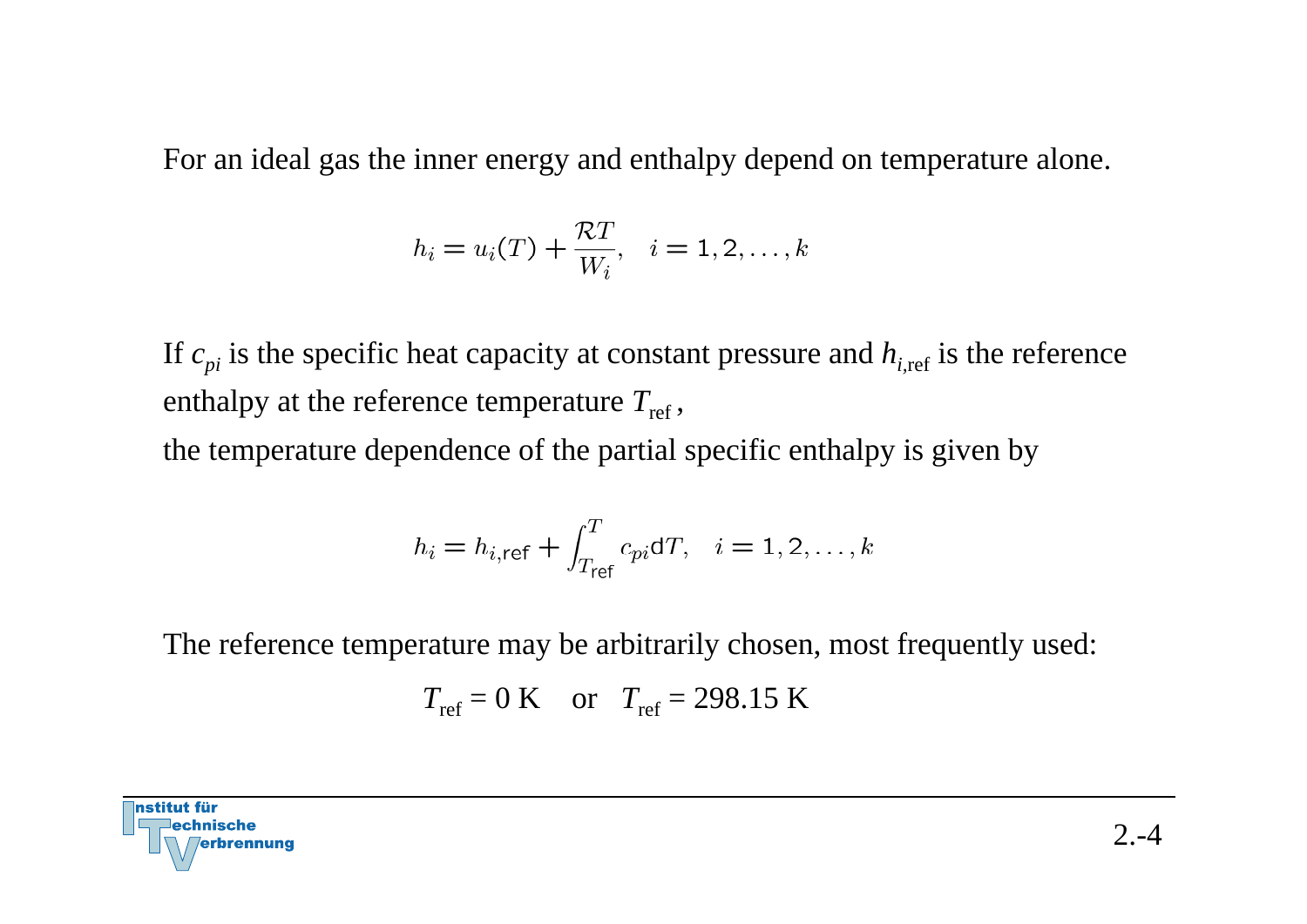The partial molar enthalpy is

$$
H_i = W_i h_i, \quad i = 1, 2, \dots, k,
$$

and its temperature dependence is

$$
H_i = H_{i,\text{ref}} + \int_{T_{\text{ref}}}^{T} C_{pi} dT, \quad i = 1, 2, \dots, k,
$$

where the molar heat capacity at constant pressure is

$$
C_{pi} = W_i c_{pi}, \quad i = 1, 2, \dots, k.
$$

In a multicomponent system, the specific heat capacity at constant pressure of the mixture is

$$
c_p = \int_{i=1}^{k} Y_i c_{pi}.
$$

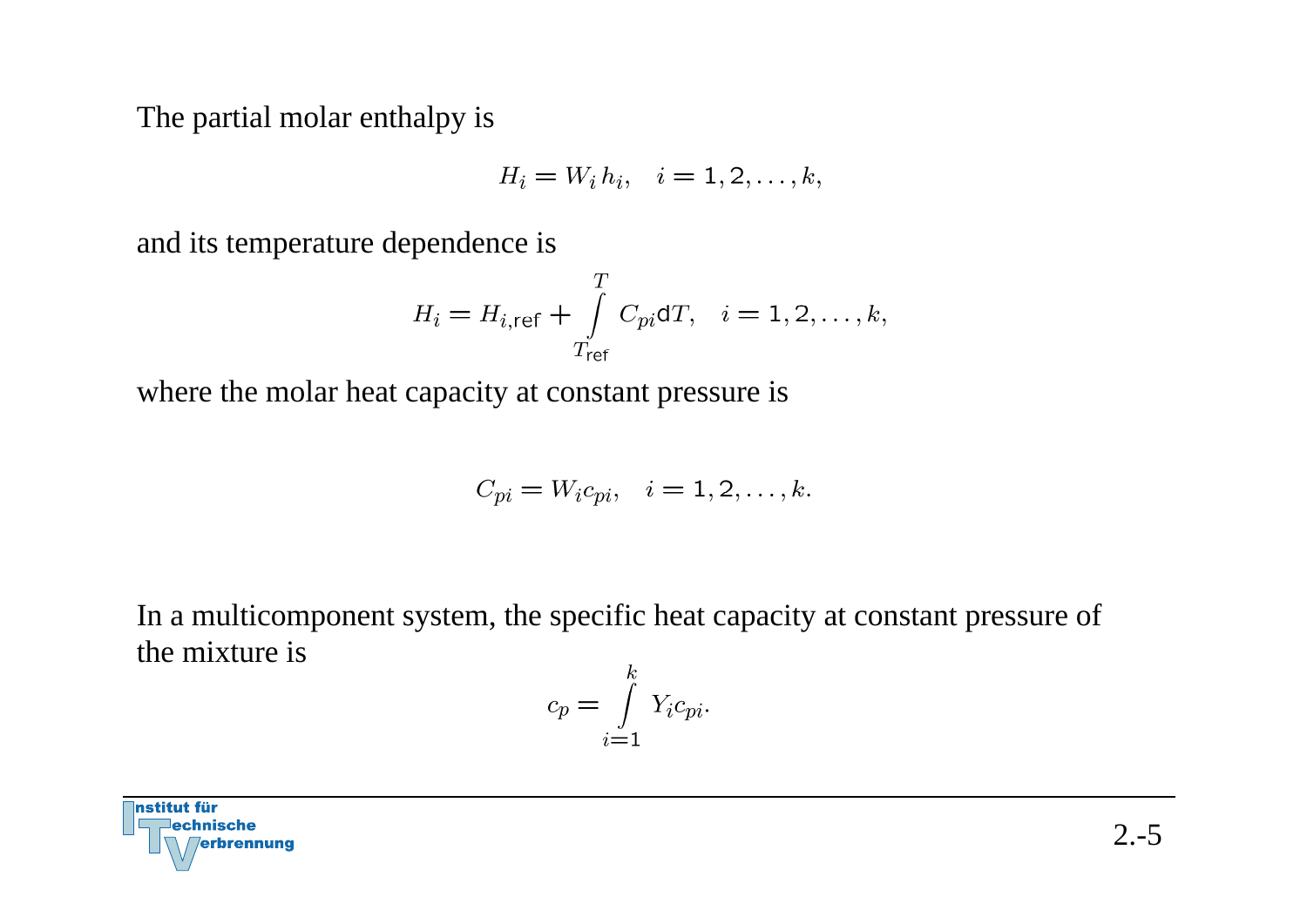The molar reference enthalpies at reference temperature of species are listed in tables.

It should be noted that the reference enthalpies of  $\rm H_2,\,O_2,\,N_2$  and solid carbon  $\rm C_s$ were chosen as zero, because they represent the chemical elements.

Reference enthalpies of combustion products such as  $\mathrm{CO}_2$  and  $\mathrm{H}_2\mathrm{O}$  are typically negative.

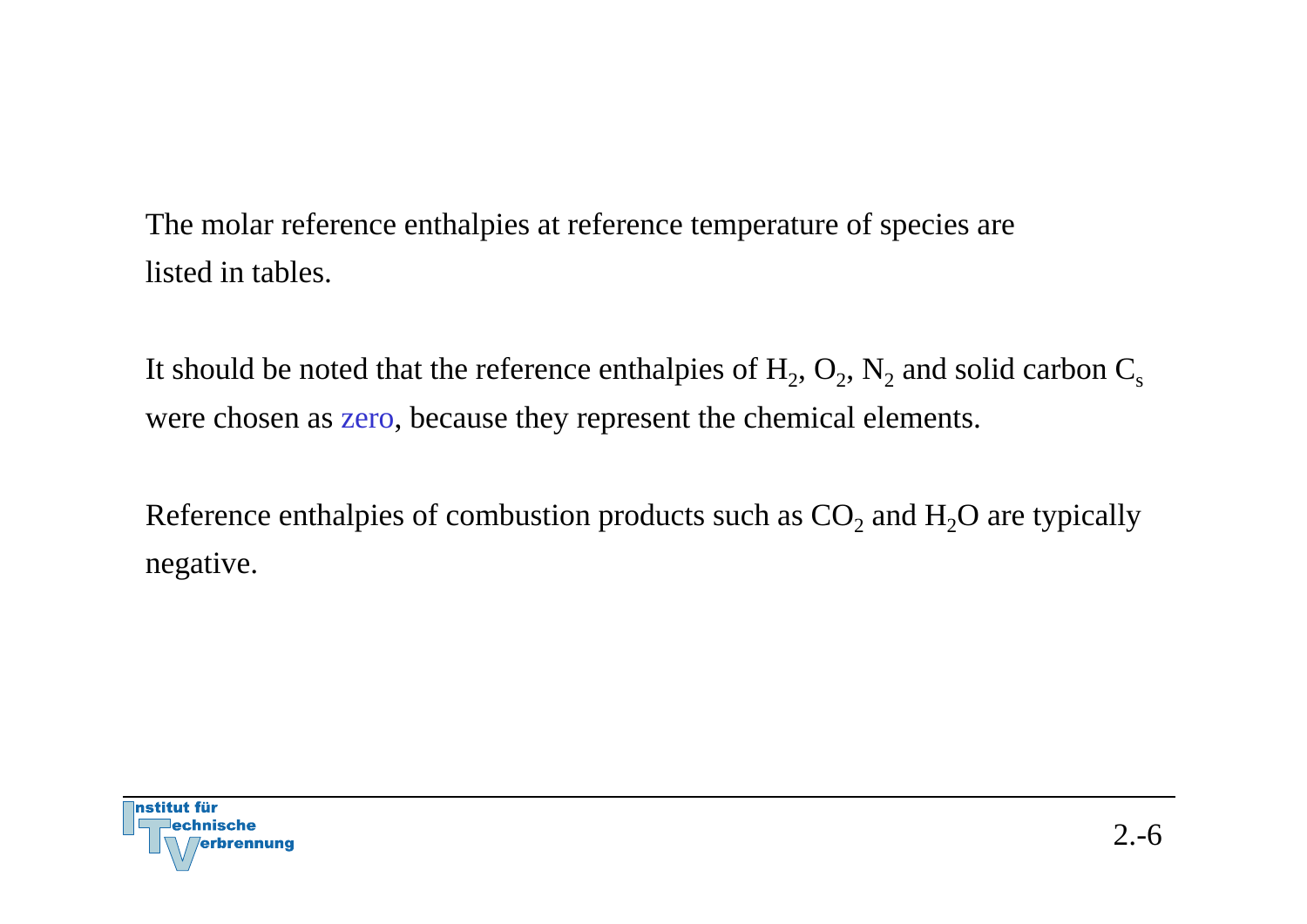The temperature dependence of molar enthalpy, molar entropy and molar heat capacities may be calculated from the NASA polynomials.

$$
\frac{C_{p_i}}{\mathcal{R}} = a_1 + a_2 T/K + a_3 (T/K)^2 + a_4 (T/K)^3 + a_5 (T/K)^4
$$
\n
$$
\frac{H_i}{\mathcal{R}T} = a_1 + a_2 \frac{T/K}{2} + a_3 \frac{(T/K)^2}{3} + a_4 \frac{(T/K)^3}{4} + a_5 \frac{(T/K)^4}{5} + \frac{a_6}{T/K}
$$
\n
$$
\frac{S_i}{\mathcal{R}} = a_1 \ln(T/K) + a_2 T/K + a_3 \frac{(T/K)^2}{2} + a_4 \frac{(T/K)^3}{3} + a_5 \frac{(T/K)^4}{4} + a_7 + \ln(p/p_0)
$$

The constants  $a_j$  for each species *i* are listed in tables.

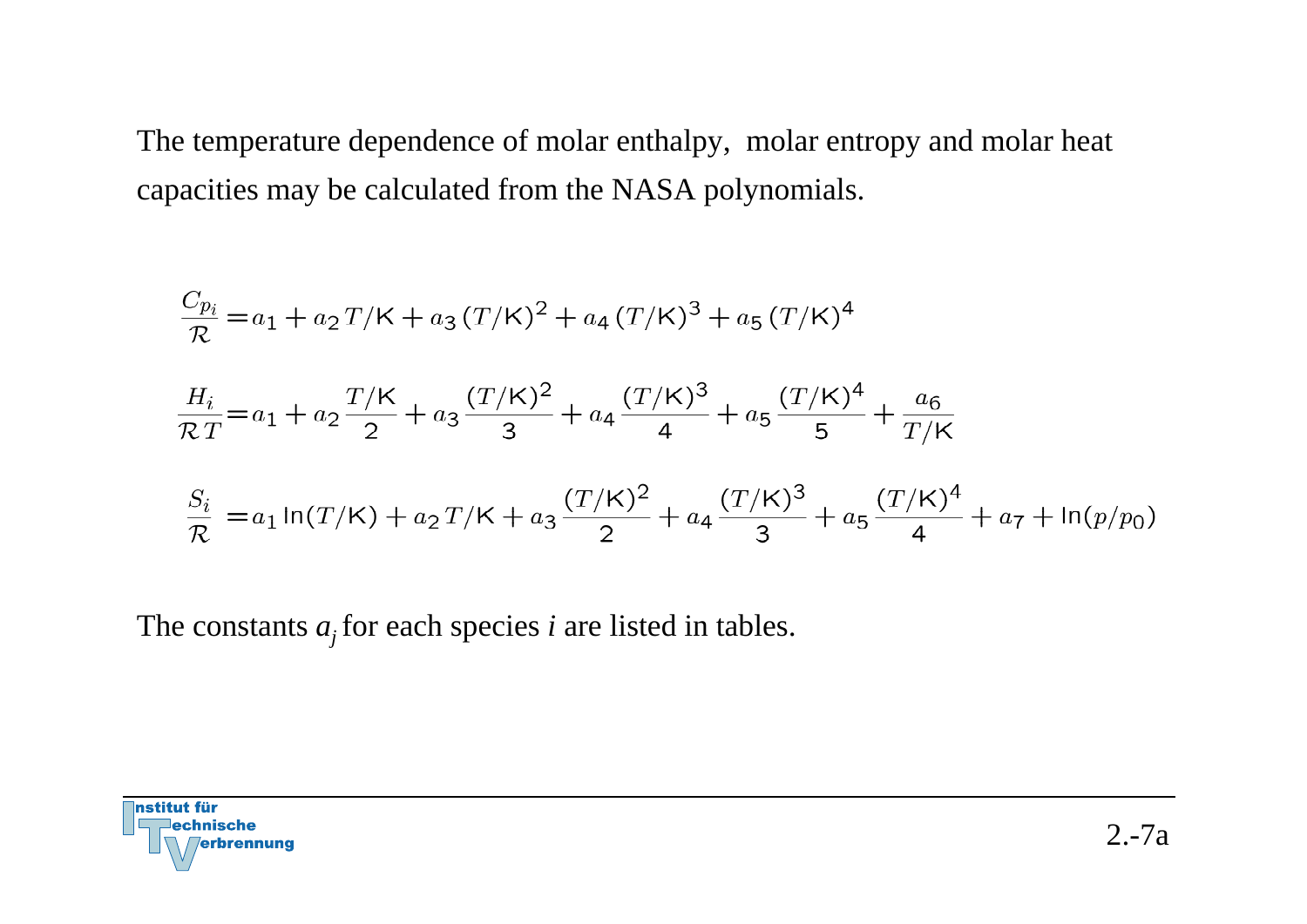#### NASA Polynomials for two temperature ranges and standard pressure  $p = 1$  atm

 $\mathbf{x}$ 

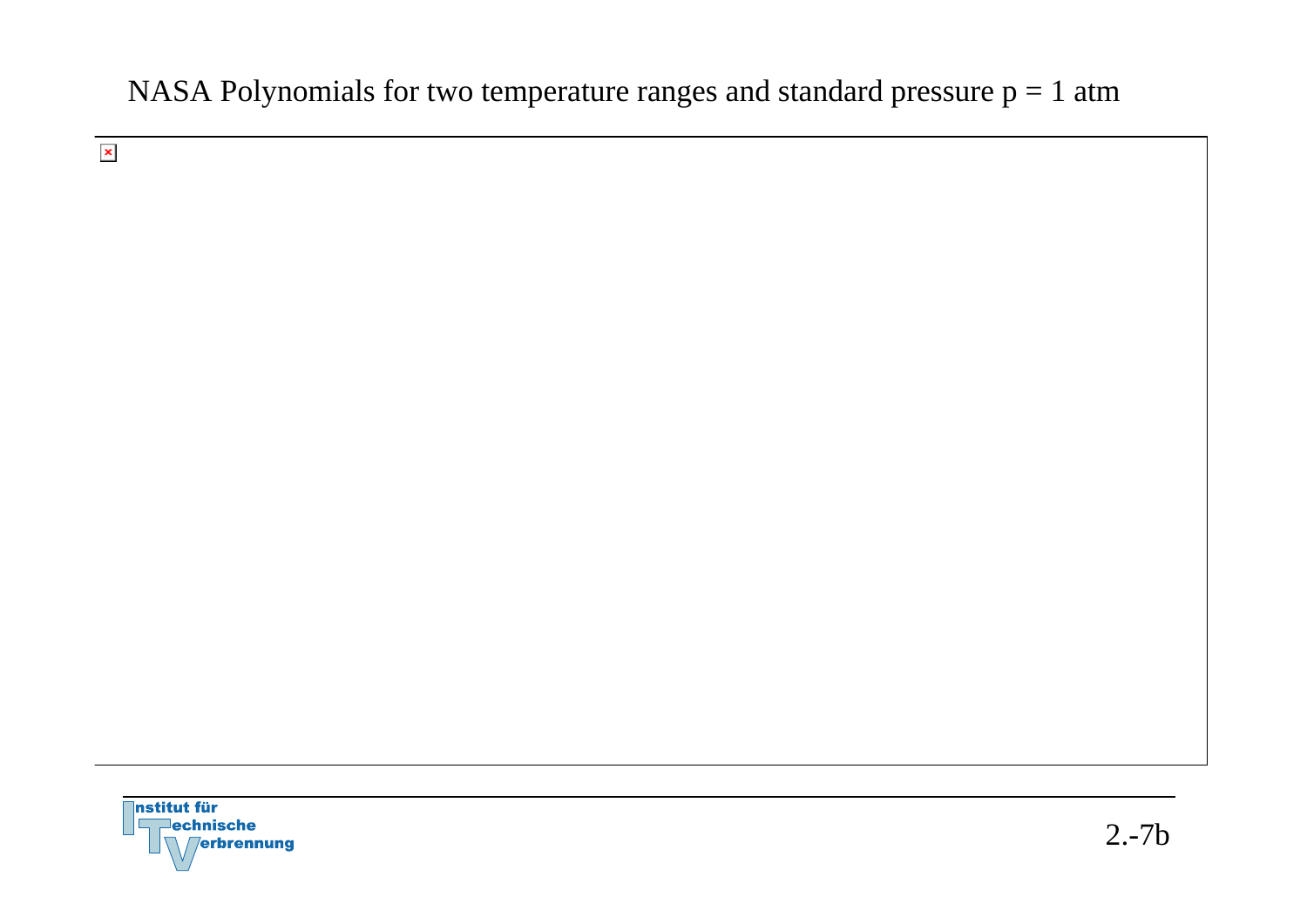First law of thermodynamics for an adiabatic system at constant pressure ( δ *q* = 0, d*p* = 0)

we neglect the work done by friction ( $\delta w_{\rm R} = 0$ ). From

$$
dh - v\phi \stackrel{0}{p} = \delta q + \delta w \stackrel{0}{R}
$$

we then have:

 $dh = 0$ 

Integrated from the unburnt, index *<sup>u</sup>*, to the burnt state, index *b*, it follows:

 $h_u = h_b$ 

or

$$
\sum_{i=1}^{k} Y_{i,u} h_{i,u} = \sum_{i=1}^{k} Y_{i,b} h_{i,b}.
$$

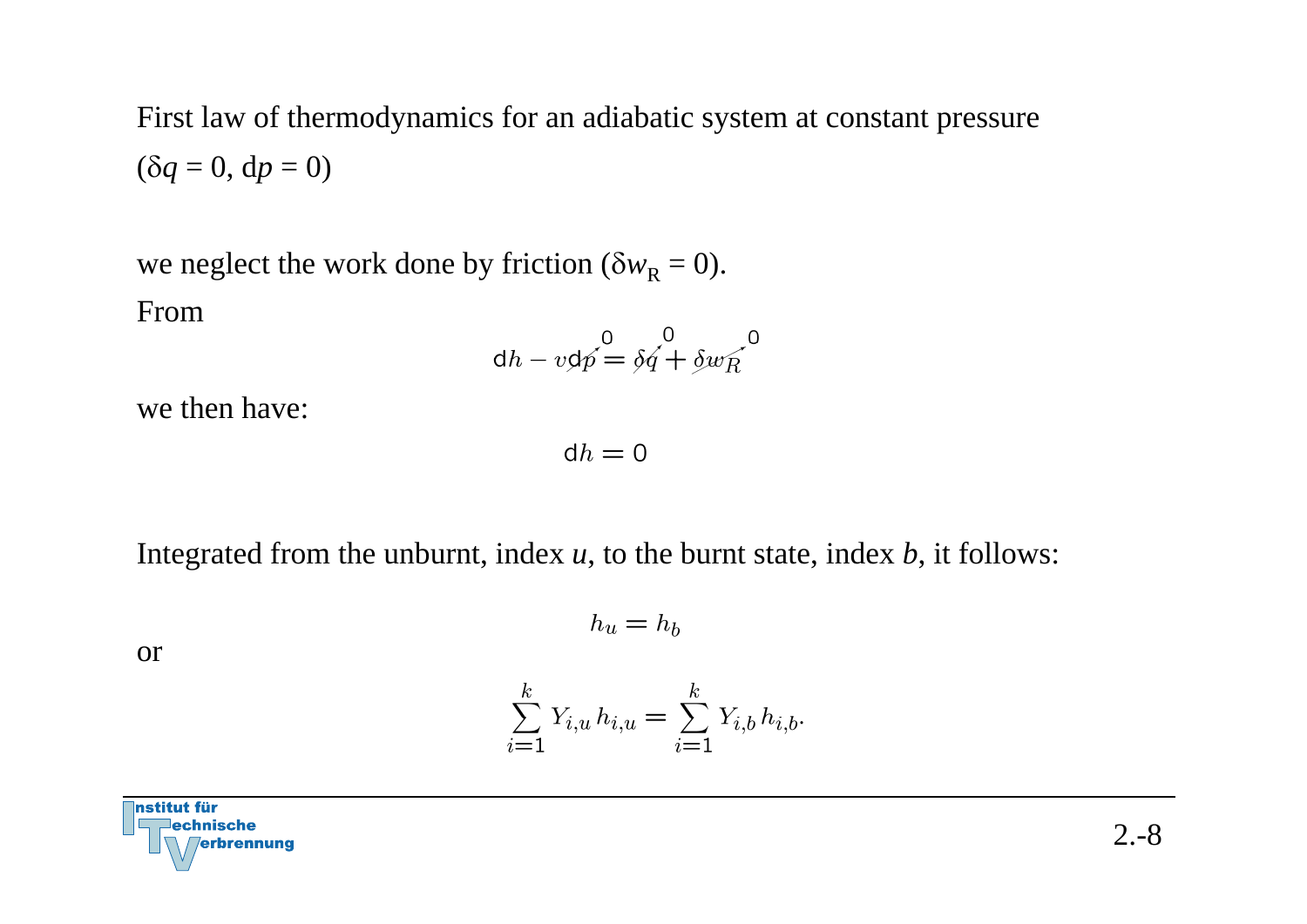With the temperature dependence of the specific enthalpy

$$
h_i = h_{i,\text{ref}} + \int_{T_{\text{ref}}}^{T} c_{pi} dT, \quad i = 1, 2, \dots, k
$$

this may be written as

$$
\sum_{i=1}^{k} (Y_{i,u} - Y_{i,b}) h_{i,\text{ref}} = \int_{T_{\text{ref}}}^{T_b} c_{p,b} dT - \int_{T_{\text{ref}}}^{T_u} c_{p,u} dT.
$$

Here the specific heat capacities are those of the mixture, to be calculated with the mass fractions of the burnt and unburnt gases

$$
c_{p,b} = \sum_{i=1}^{k} Y_{i,b} c_{pi}(T), \quad c_{p,u} = \sum_{i=1}^{k} Y_{i,u} c_{pi}(T).
$$

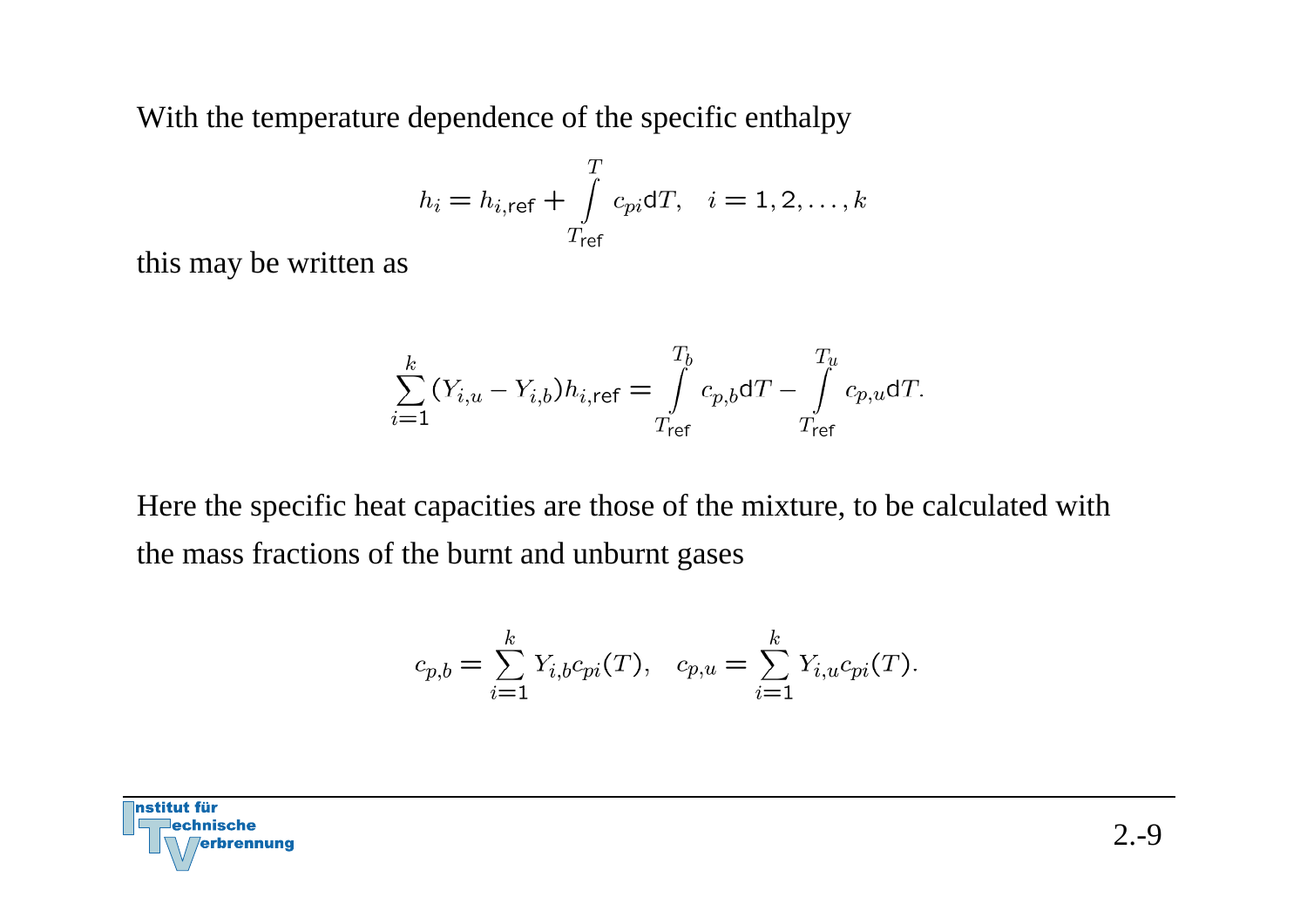For a one-step global reaction the left hand side of

$$
\sum_{i=1}^{k} (Y_{i,u} - Y_{i,b}) h_{i,\text{ref}} = \int_{T_{\text{ref}}}^{T_b} c_{p,b} dT - \int_{T_{\text{ref}}}^{T_u} c_{p,u} dT
$$

may be calculated by integrating  $\frac{dY_i}{\nu_i W_i} = \frac{dY_1}{\nu_1 W_1}$ ,  $i = 2,...,k$ 

which gives

$$
Y_{i,u} - Y_{i,b} = (Y_{F,u} - Y_{F,b}) \frac{\nu_i W_i}{\nu_F W_F}, \quad i = 1, 2, \dots, k,
$$

such that

$$
\sum_{i=1}^{k} (Y_{i,u} - Y_{i,b}) h_{i,\text{ref}} = \frac{(Y_{F,u} - Y_{F,b})}{\nu_F W_F} \sum_{i=1}^{k} \nu_i W_i h_{i,\text{ref}}.
$$

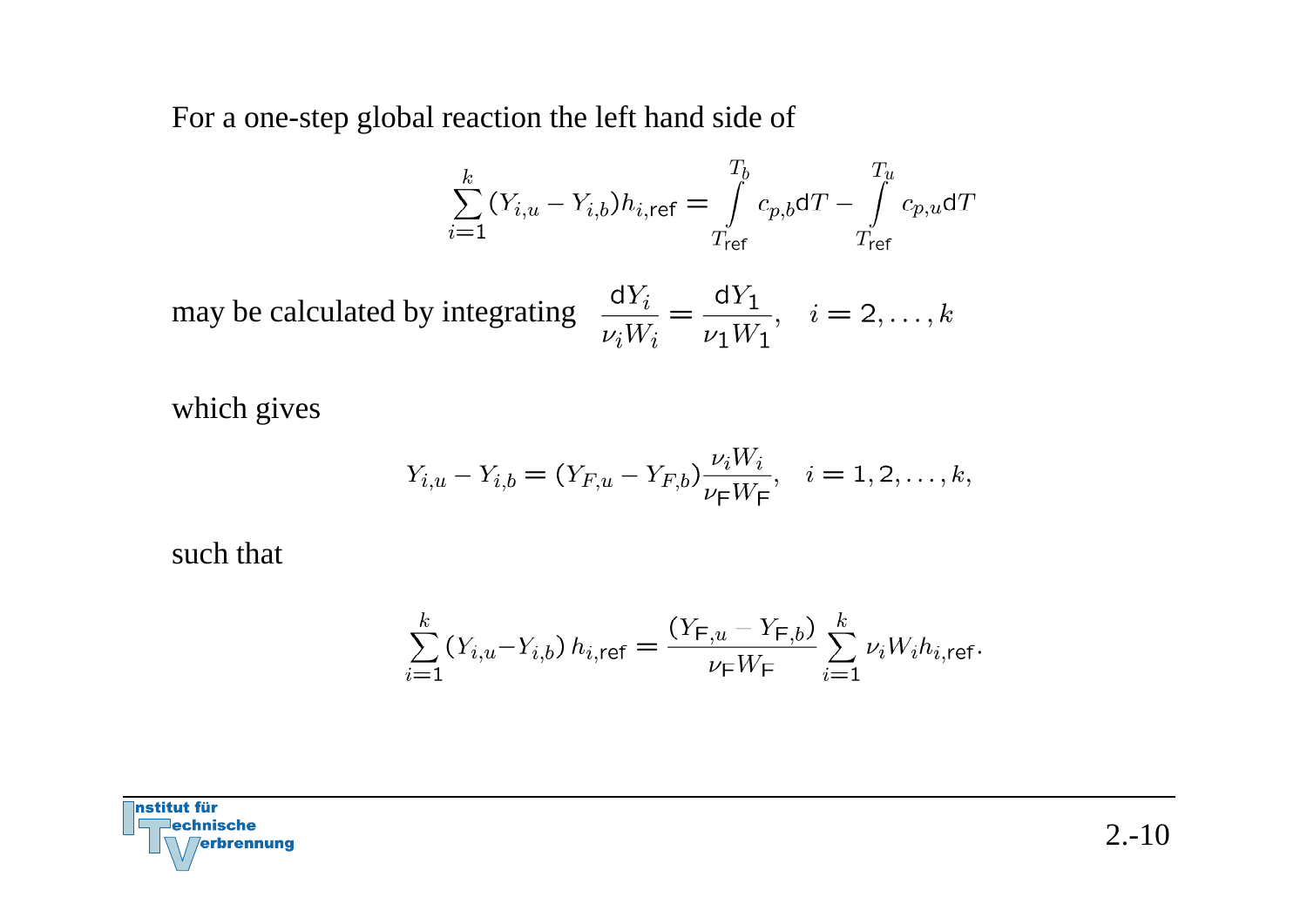#### Definition: heat of combustion

$$
Q = -\sum_{i=1}^{k} \nu_i W_i h_i = -\sum_{i=1}^{k} \nu_i H_i
$$

The heat of combustion changes very little with temperature.

It is often set equal to: 
$$
Q_{ref} = -\sum_{i=1}^{k} \nu_i H_{i,ref}
$$

Simplification:  $T_{u} = T_{\mathrm{ref}}$  and assume  $c_{p,b}$  approximately constant

For combustion in air, the contribution of nitrogen is dominant in calculating  $c_{p,b}$ .

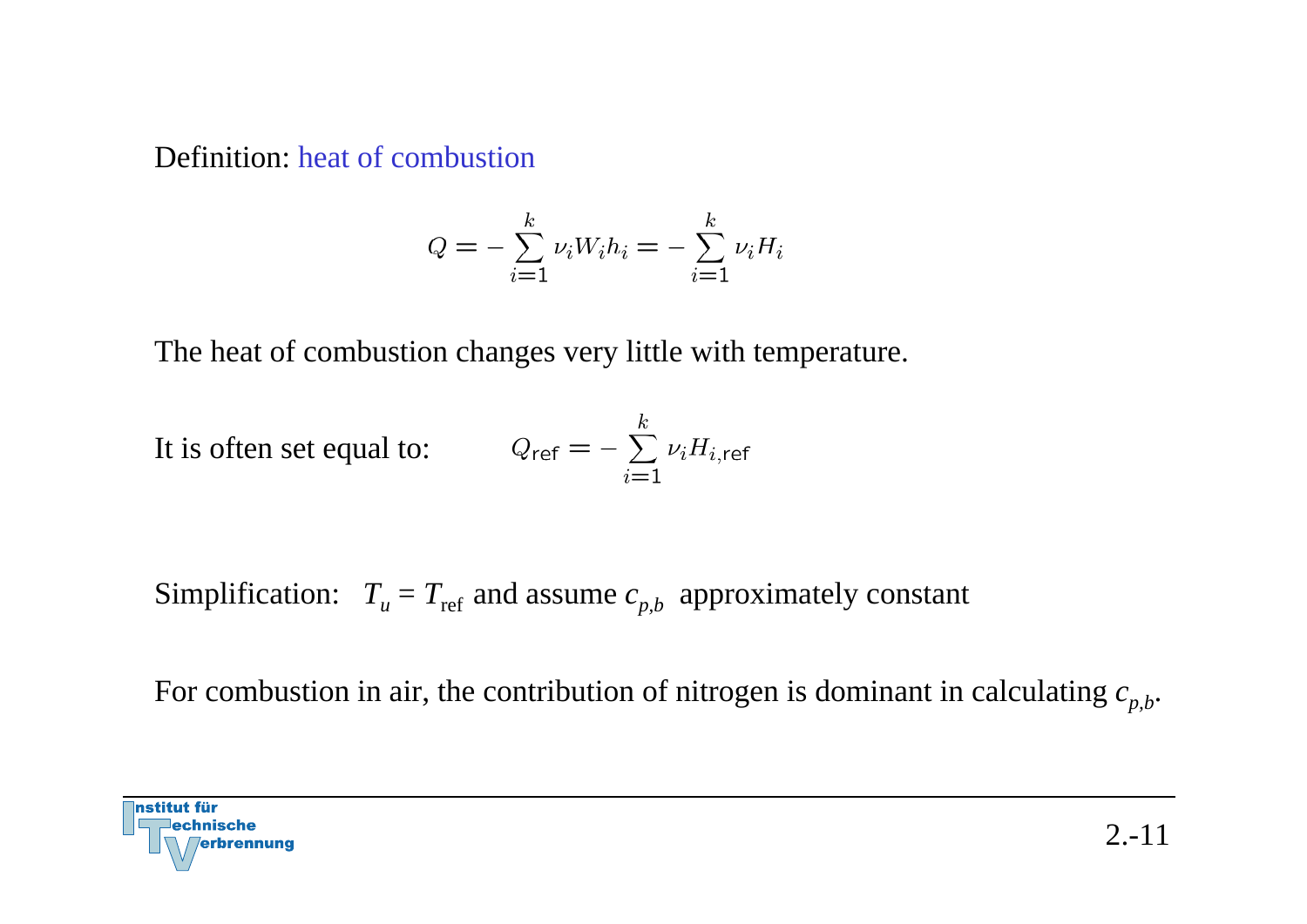The value of  $c_{pi}$  is somewhat larger for  $CO_2$  and somewhat smaller for  $O_2$  while that for  $H<sub>2</sub>O$  is twice as large.

A first approximation for the specific heat of the burnt gas for lean and stoichiometric mixtures:

$$
c_p = 1.40 \text{ kJ/kg/K}
$$

Assuming  $c_p$  constant and  $Q = Q_{ref}$ , the adiabatic flame temperature for a lean mixture  $(Y_{F,b} = 0)$  is calculated from

and

$$
\sum_{i=1}^{k} (Y_{i,u} - Y_{i,b}) h_{i,\text{ref}} = c_p (T_b - T_u)
$$
\n
$$
\sum_{i=1}^{k} (Y_{i,u} - Y_{i,b}) h_{i,\text{ref}} = \frac{(Y_{F,u} - Y_{F,b})}{W} \sum_{i=1}^{k} \nu_i W_i h_{i,\text{ref}}.
$$

$$
\sum_{i=1}^{N} (Y_{i,u} - Y_{i,b}) h_{i,\text{ref}} = \frac{1}{\nu_{\text{F}} W_{\text{F}}} \sum_{i=1}^{N} \nu_i W_i h_{i,\text{ref}}
$$

with 
$$
v_F = -v'_F
$$
 as 
$$
T_b - T_u = \frac{Q_{ref}Y_{F,u}}{c_p v'_F W_F}
$$

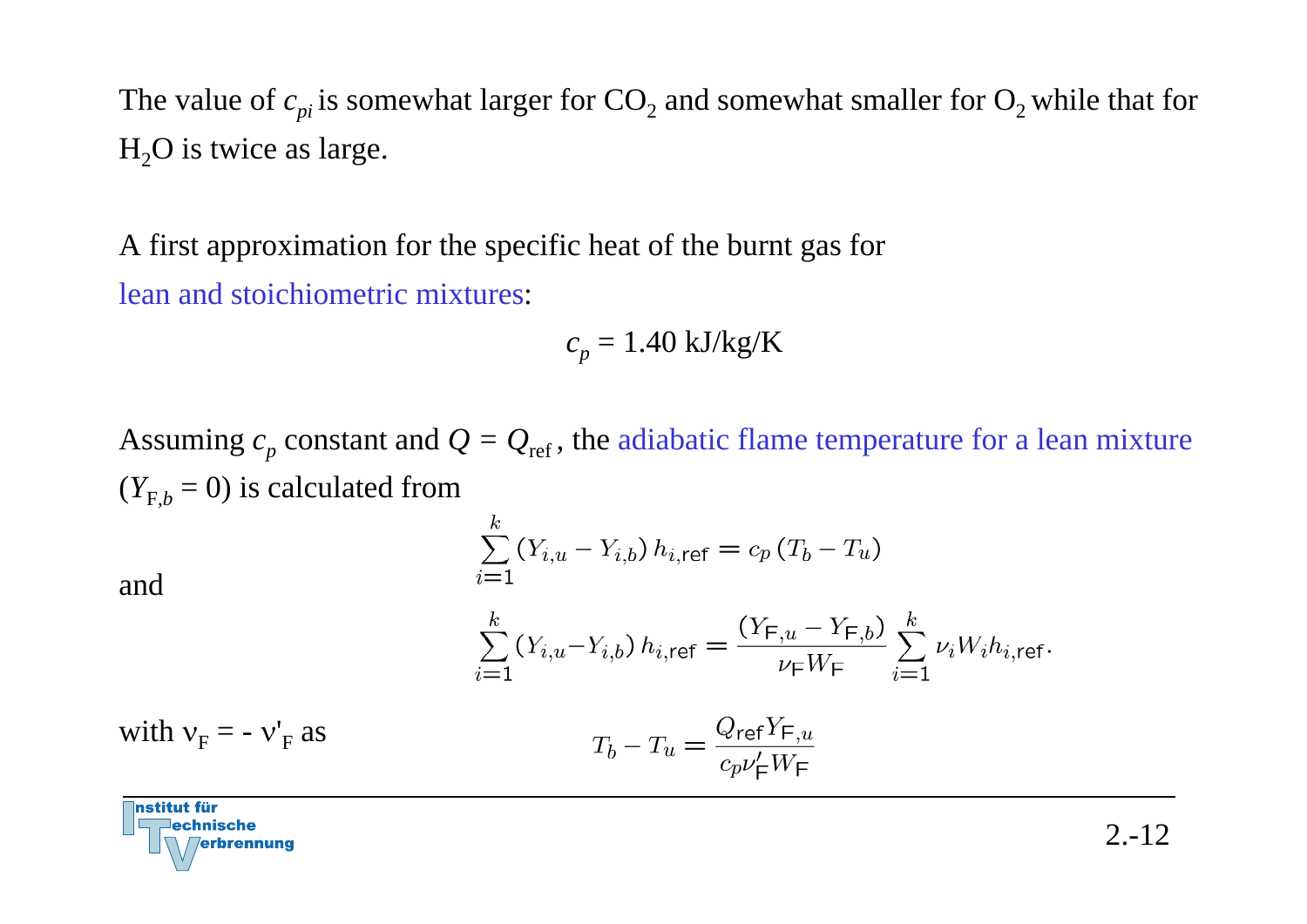For a rich mixture

$$
Y_{i,u} - Y_{i,b} = (Y_{F,u} - Y_{F,b}) \frac{\nu_i W_i}{\nu_F W_F}, \quad i = 1, 2, \dots, k,
$$

must be replaced by

$$
Y_{i,u} - Y_{i,b} = (Y_{O_2,u} - Y_{O_2,b}) \frac{\nu_i W_i}{\nu_{O_2} W_{O_2}}, \quad i = 1, 2, \dots, k
$$

One obtains similarly for complete consumption of the oxygen  $(Y_{O_2,b} = 0)$ 

$$
T_b - T_u = \frac{Q_{\text{ref}} Y_{\text{O}_2, u}}{c_p \nu'_{\text{O}_2} W_{\text{O}_2}}
$$

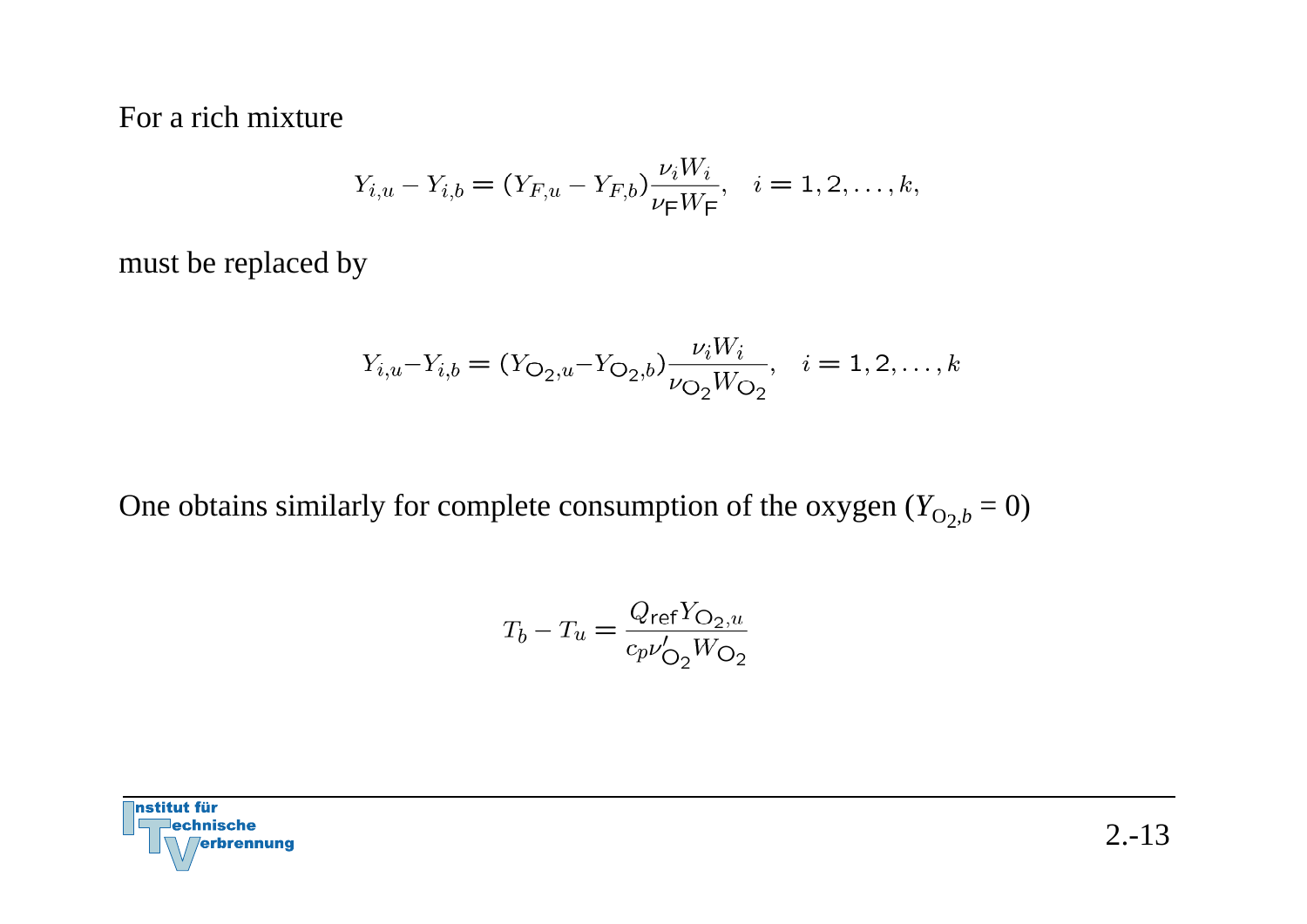Equations 
$$
T_b - T_u = \frac{Q_{\text{ref}} Y_{F,u}}{c_p v'_F W_F}
$$
 and  $T_b - T_u = \frac{Q_{\text{ref}} Y_{O_2, u}}{c_p v'_{O_2} W_{O_2}}$ 

may be expressed in terms of the mixture fraction.

Introducing  $Y_{F,u} = Y_{F,1}Z$  and  $Y_{O_2,u} = Y_{O_2,2}(1 - Z)$ 

and specifying the temperature of the unburnt mixture by

$$
T_u(Z) = T_2 - Z(T_2 - T_1),
$$

where  $T_2$  is the temperature of the oxidizer stream and  $T_1$  that of the fuel stream.

This equation describes mixing of the two streams with  $c_p$  assumed to be constant.

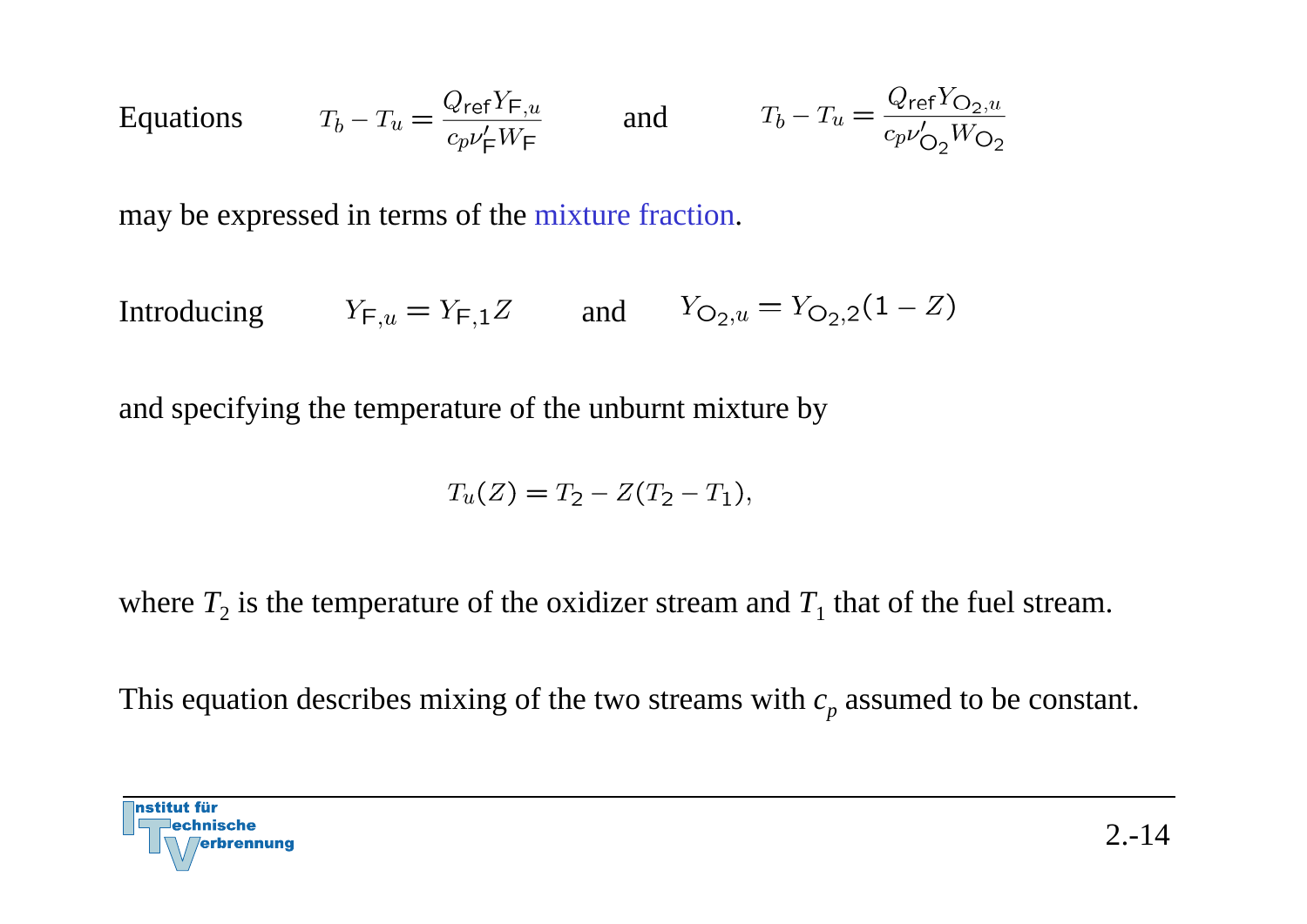Equations 
$$
T_b - T_u = \frac{Q_{\text{ref}} Y_{F,u}}{c_p v_F' W_F}
$$
 and  $T_b - T_u = \frac{Q_{\text{ref}} Y_{O_2, u}}{c_p v_{O_2}' W_{O_2}}$ 

then take the form

$$
T_b(Z) = T_u(Z) + \frac{Q_{\text{ref}} Y_{\text{F},1}}{c_p \nu_{\text{F}}' W_{\text{F}}} Z, \quad Z \le Z_{st},
$$

$$
T_b(Z) = T_u(Z) + \frac{Q_{\text{ref}} Y_{\text{O}_2,2}}{c_p v'_{\text{O}_2} W_{\text{O}_2}} \big(1 - Z\big) \quad Z \ge Z_{st}
$$

The maximum temperature appears at  $Z = Z_{st}$ :

$$
T_{st} = T_u(Z_{st}) + \frac{Y_{F,1}Z_{st}Q_{ref}}{c_p V_{F}'W_{F}} = T_u(Z_{st}) + \frac{Y_{O_2,2}(1 - Z_{st})Q_{ref}}{c_p V_{O_2}W_{O_2}}
$$

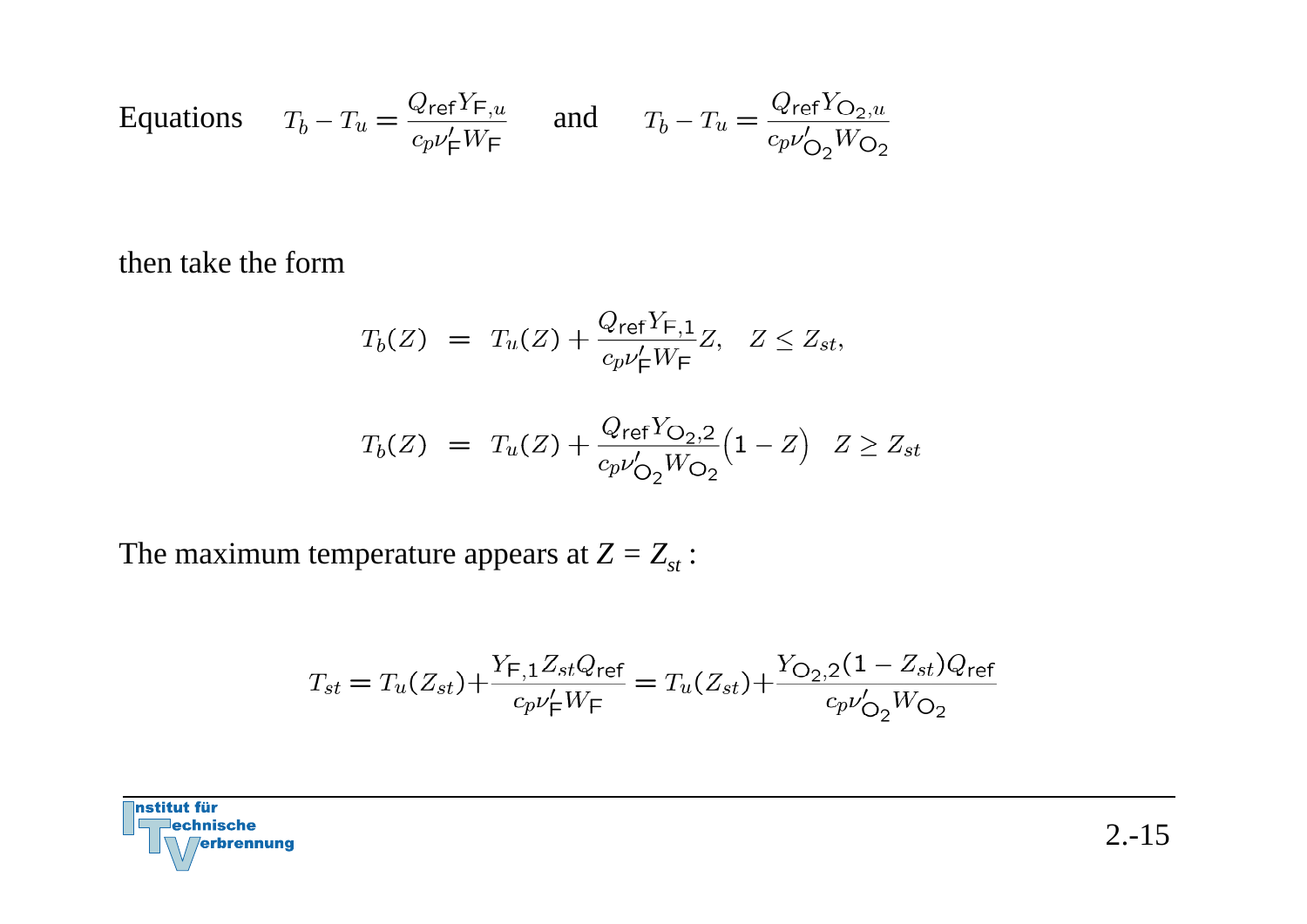

$$
T_b(Z) = T_u(Z) + \frac{Q_{\text{ref}} Y_{\text{F},1}}{c_p v_{\text{F}}' W_{\text{F}}} Z, \quad Z \le Z_{st}, \quad T_b(Z) = T_u(Z) + \frac{Q_{\text{ref}} Y_{\text{O}_2,2}}{c_p v_{\text{O}_2}' W_{\text{O}_2}} \left(1 - Z\right) \quad Z \ge Z_{st}
$$

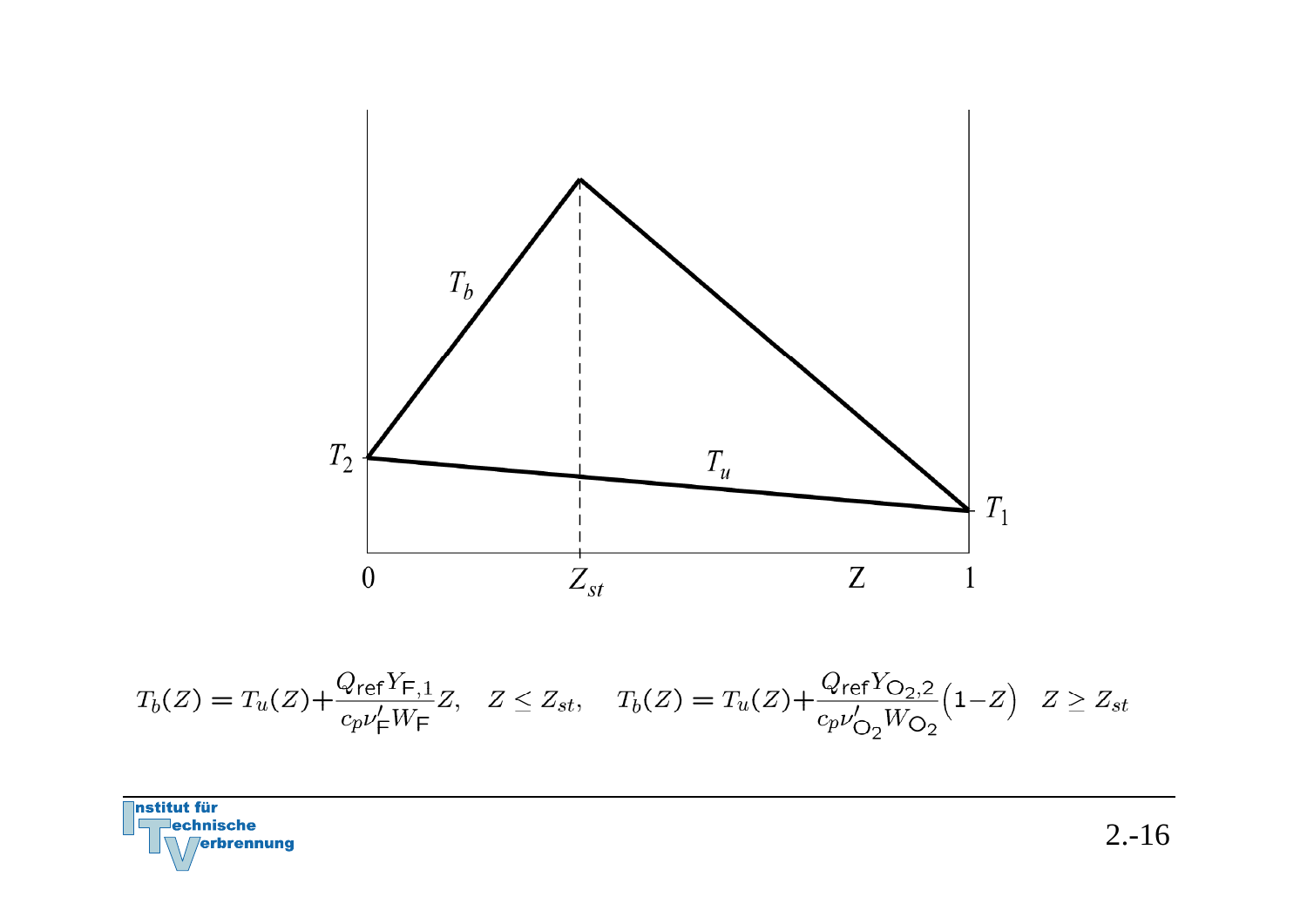In the table for combustion of a pure fuels ( $Y_{F,1} = 1$ ) in air ( $Y_{O_2,2} = 0.232$ ) with  $T_{u,st}$  = 300 K and  $c_p$  = 1.4 kJ/kg/K

stoichiometric mixture fractions and stoichiometric flame temperatures for some hydrocarbon-air mixtures are shown.

| Fuel            | $Z_{st}$ | $T_{st}\;[\mathsf{K}]$ |
|-----------------|----------|------------------------|
| CH <sub>4</sub> | 0.05496  | 2263.3                 |
| $C_2H_6$        | 0.05864  | 2288.8                 |
| $C_2H_4$        | 0.06349  | 2438.5                 |
| $C_2H_4$        | 0.07021  | 2686.7                 |
| $C_3H_8$        | 0.06010  | 2289.7                 |

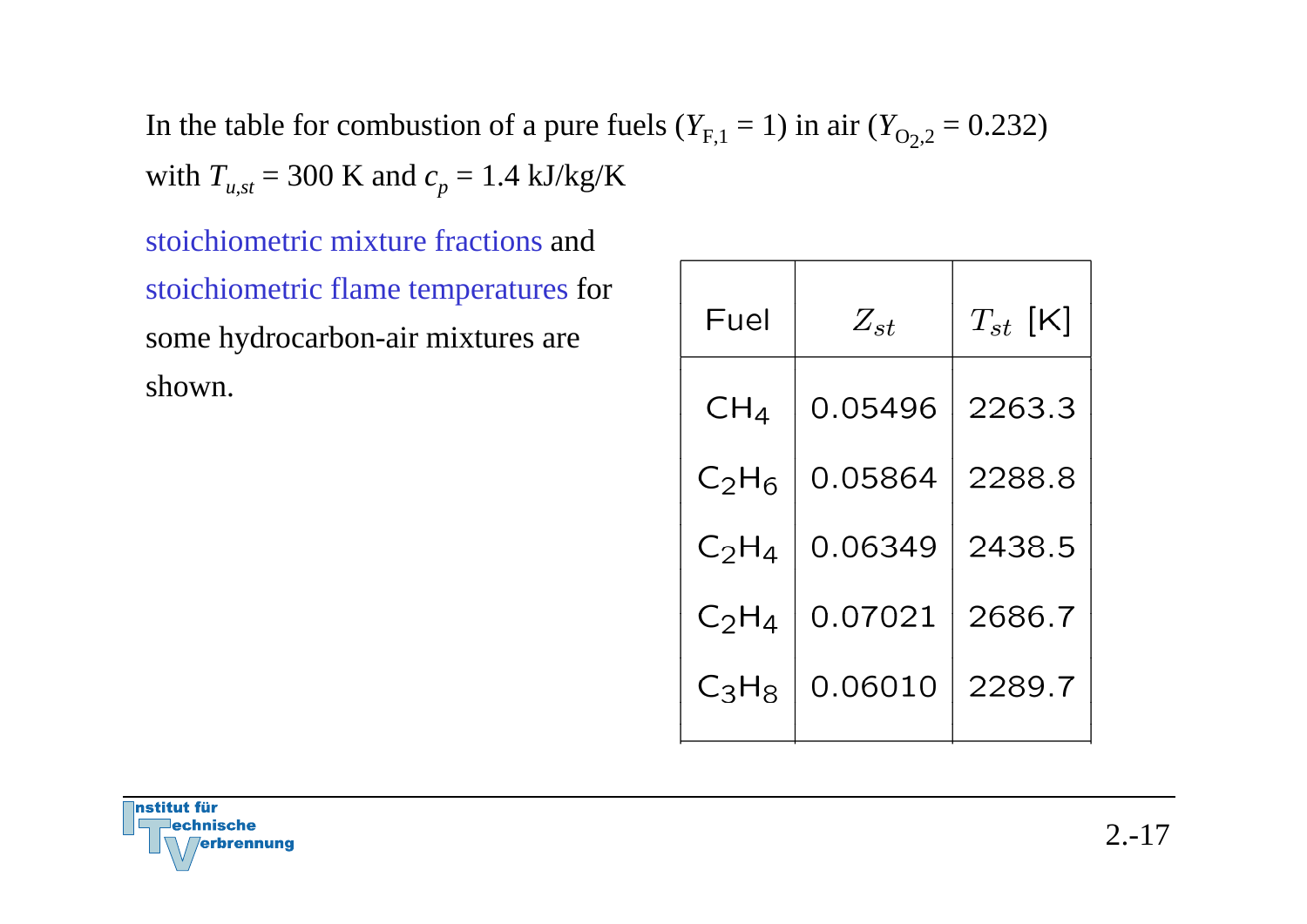# **Chemical Equilibrium**

The assumption of complete combustion is an approximation because it disregards the possibility of dissociation of combustion products.

A more general formulation is the assumption of chemical equilibrium.

Complete combustion represents the limit of an infinite equilibrium constant (see below).

Chemical equilibrium and complete combustion are valid in the limit of infinitely fast reaction rates only, which will seldom be valid in combustion systems.

We will consider finite rate chemical kinetics in a later lecture.

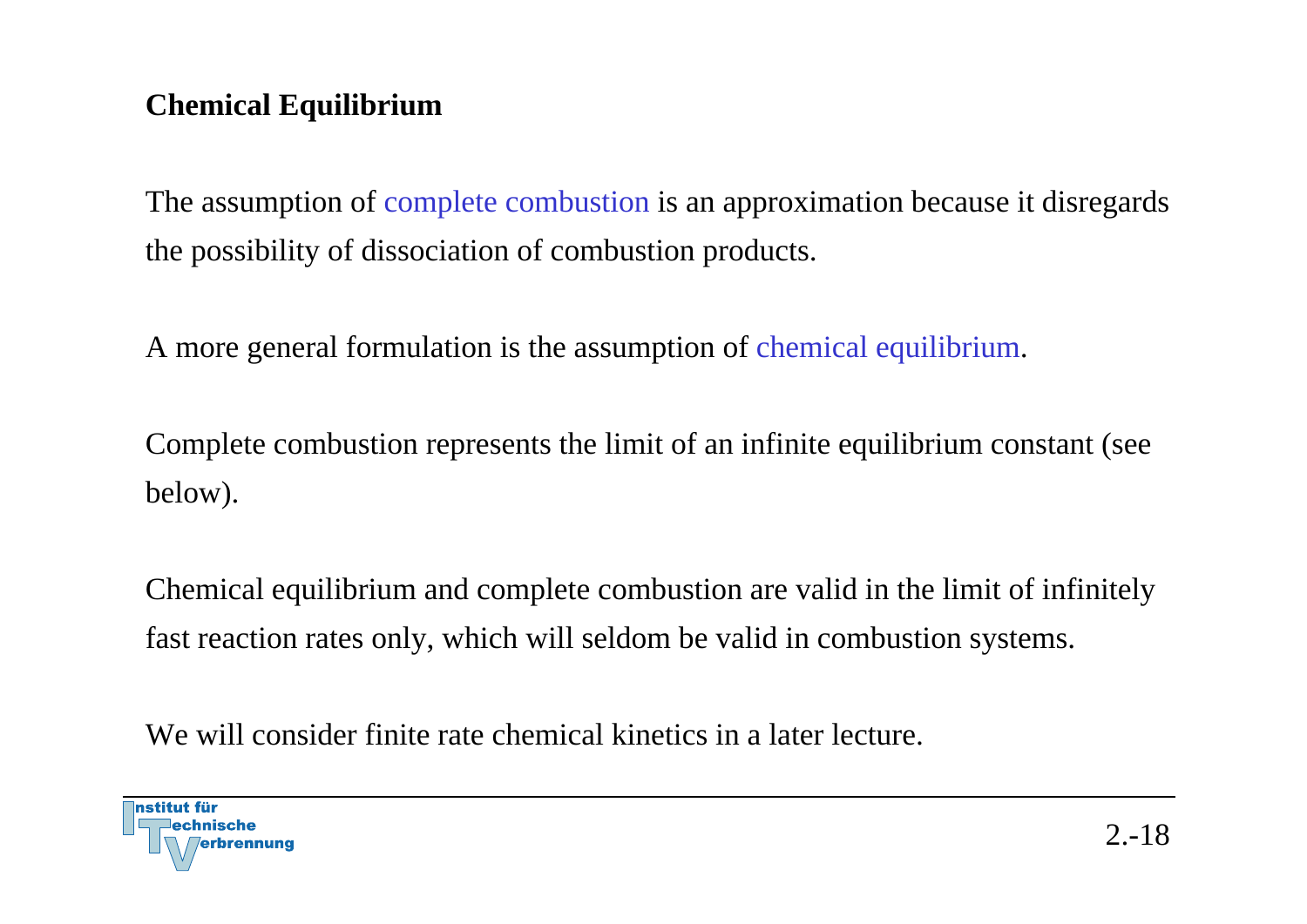Only for hydrogen diffusion flames complete chemical equilibrium is a good approximation, while for hydrocarbon diffusion flames finite kinetic rates are needed.

In hydrocarbon diffusion flames the fast chemistry assumption overpredicts the formation of intermediates such as CO and  $\rm{H}_{2}$  due to the dissociation of fuel on the rich side by large amounts.

Nevertheless, since the equilibrium assumption represents an exact thermodynamic limit, it shall be considered here.

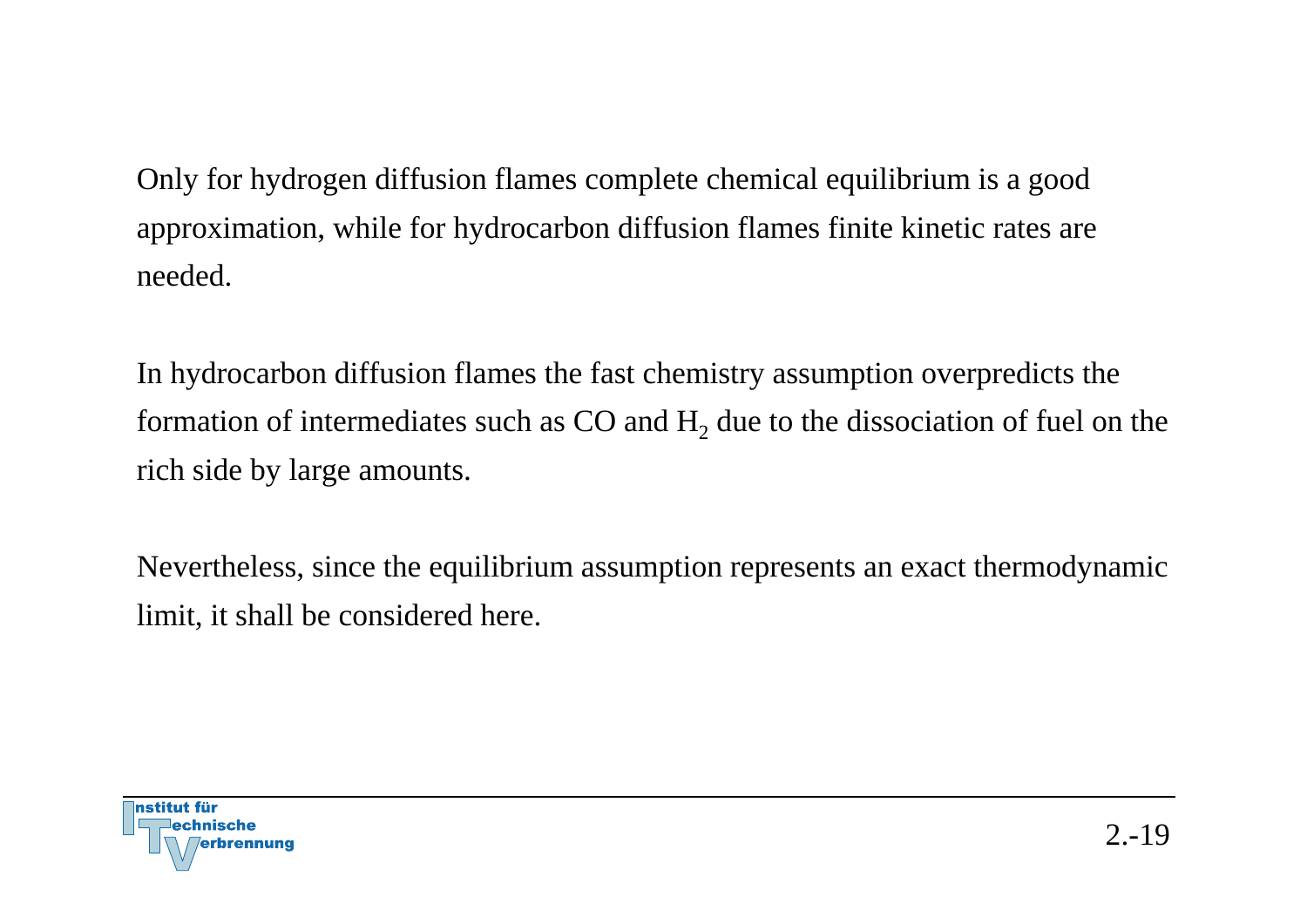#### **Chemical potential and the law of mass action**

Differently from the enthalpy, the partial molar entropy *Si* of a chemical species in a mixture of ideal gases depends on the partial pressure

$$
S_i = S_i^0 - \mathcal{R} \ln \frac{p_i}{p_0}, \quad i = 1, 2, \dots, k,
$$

where  $p_{0} = 1$  atm and

$$
S_i^0 = S_{i, \text{ref}}^0 + \int_{T_{\text{ref}}}^T \frac{C_{p_i}}{T} dT, \quad i = 1, 2, \dots, k
$$

depends only on temperature.

Values for the reference entropy  $S_{i,\mathrm{ref}}$  are also listed in tables.

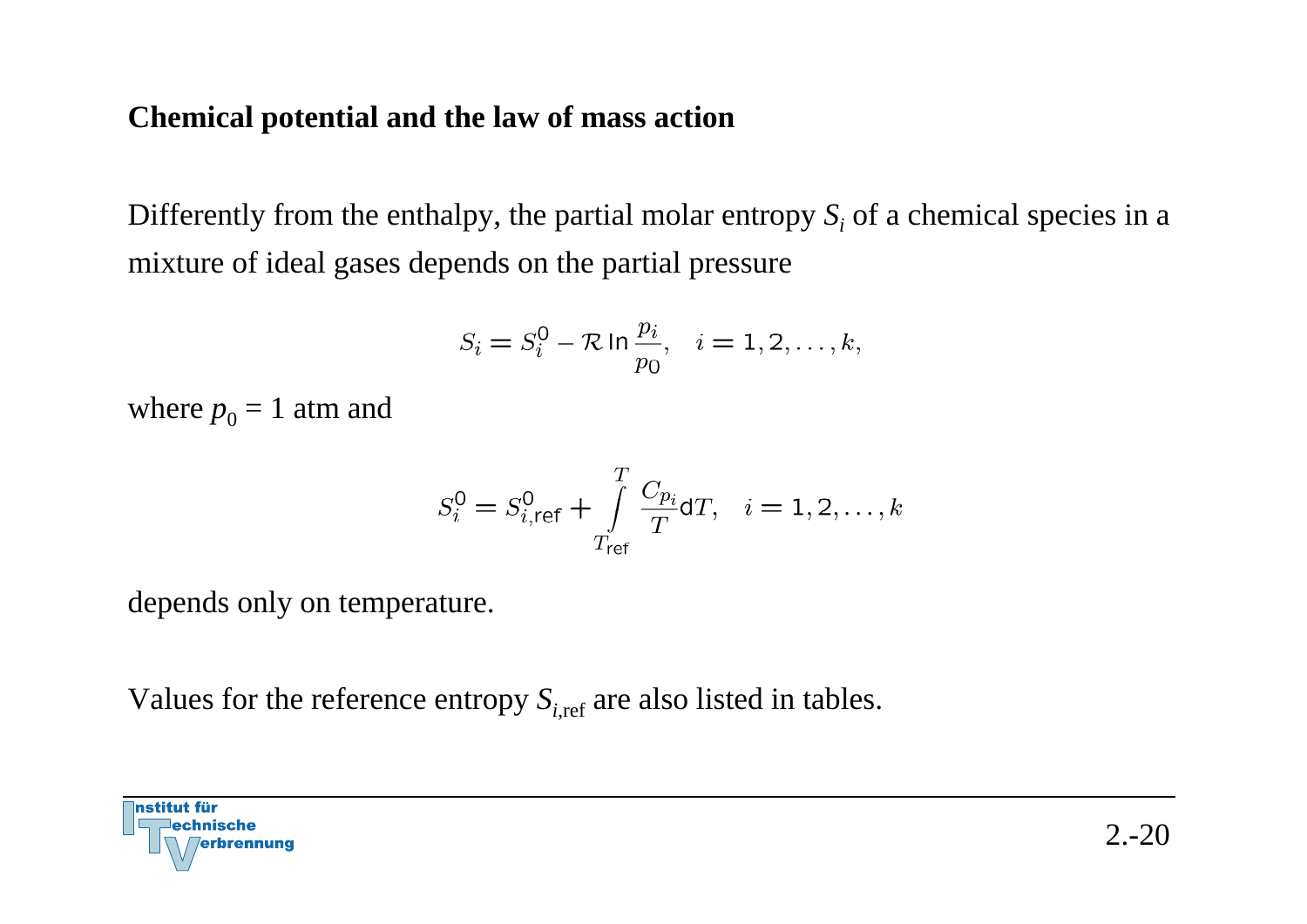The partial molar entropy may now be used to define the chemical potential

$$
\mu_i = H_i - TS_i = \mu_i^0 + RT \ln \frac{p_i}{p_0}, \quad i = 1, 2, \dots, k,
$$

where  

$$
\mu_i^0 = H_{i, \text{ref}} - TS_{i, \text{ref}}^0 + \int_{T_{\text{ref}}}^T C_{p_i} dT - T \int_{T_{\text{ref}}}^T \frac{C_{p_i}}{T} dT, \quad i = 1, 2, \dots, k
$$

is the chemical potential at 1 atm.

The condition for chemical equilibrium for the *l*-th reaction is given by

$$
\sum_{i=1}^{k} \nu_{il} \mu_i = 0, \quad l = 1, 2, \dots, r.
$$

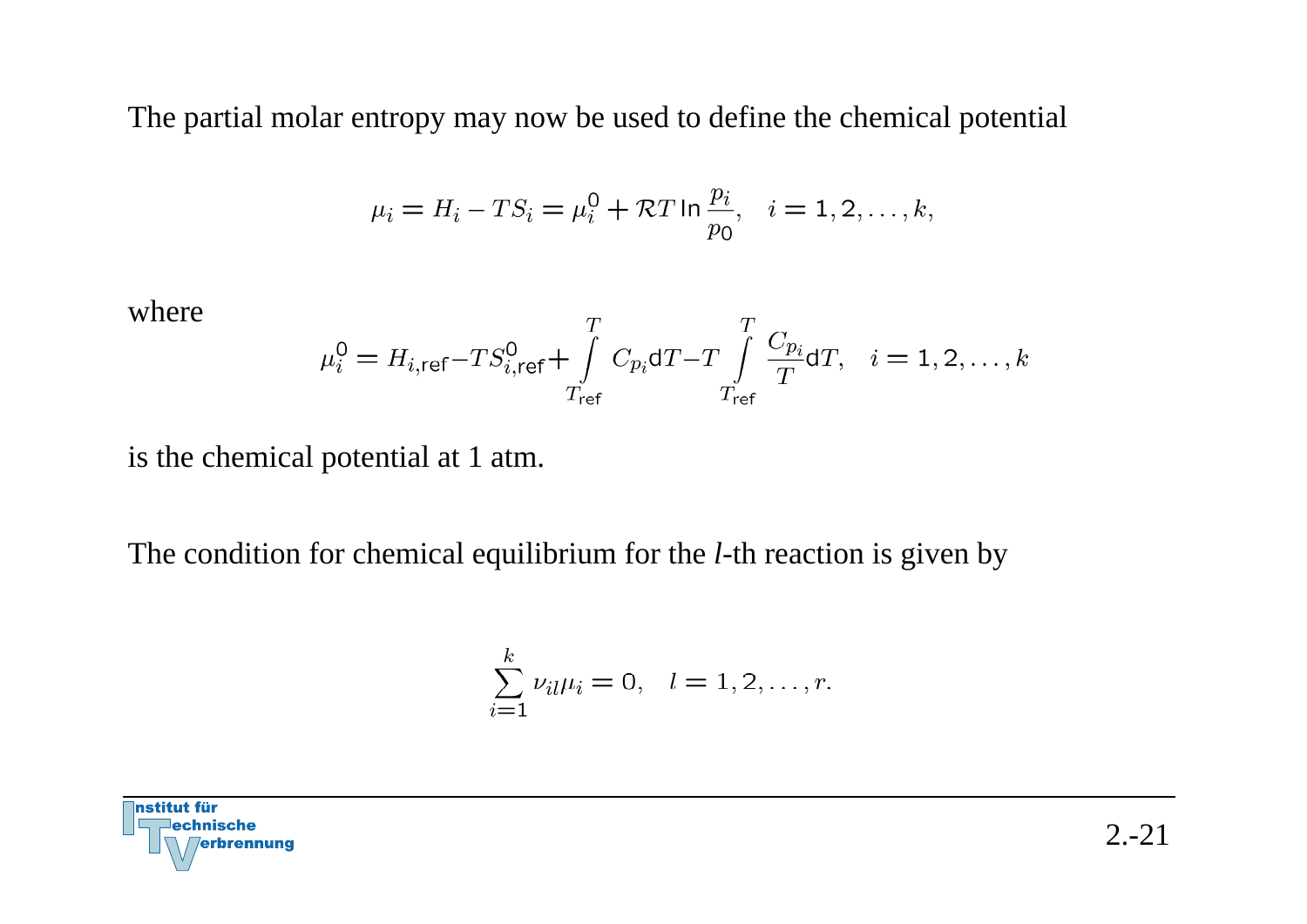$$
2.-22
$$

Using 
$$
\mu_i = H_i - TS_i = \mu_i^0 + RT \ln \frac{p_i}{p_0}, \quad i = 1, 2, ..., k,
$$

in

$$
\sum_{i=1}^{k} \nu_{il} \mu_i = 0, \quad l = 1, 2, \dots, r.
$$

leads to

$$
-\sum_{i=1}^{k} \nu_{il} \mu_i^0 = \mathcal{R} T \ln \prod_{i=1}^{k} \left(\frac{p_i}{p_0}\right)^{\nu_{il}}, \quad l = 1, 2, \dots, r.
$$

Defining the equilibrium constant  $K_{pl}$  by

$$
\mathcal{R}T \ln K_{pl} = -\sum_{i=1}^{k} \nu_{il} \mu_i^0, \quad l = 1, 2, \dots, r
$$

one obtains the law of mass action

$$
\prod_{i=1}^{k} \left(\frac{p_i}{p_0}\right)^{\nu_{il}} = K_{pl}(T), \quad l = 1, 2, \dots, r.
$$

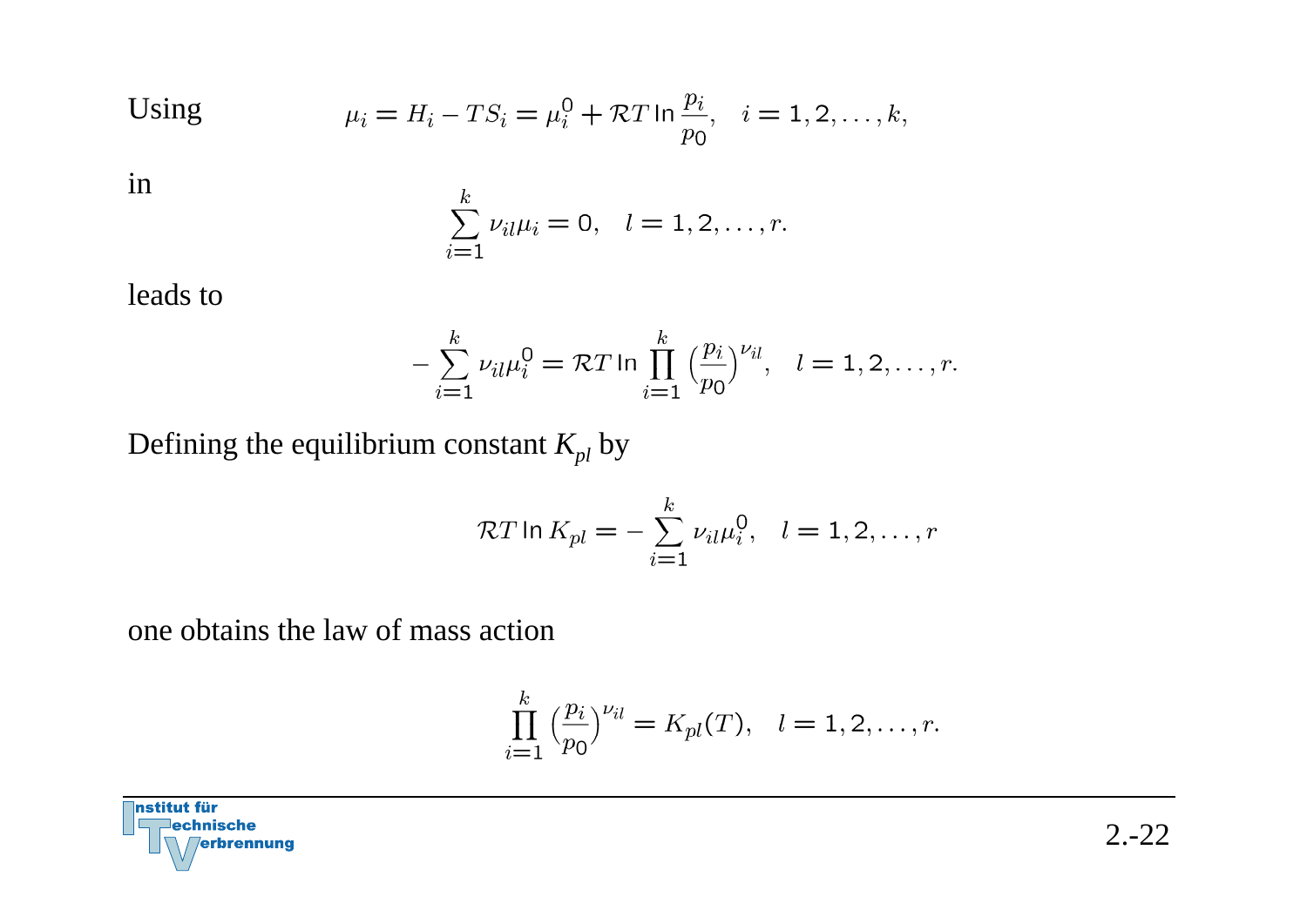#### Equilibrium constants for three reactions



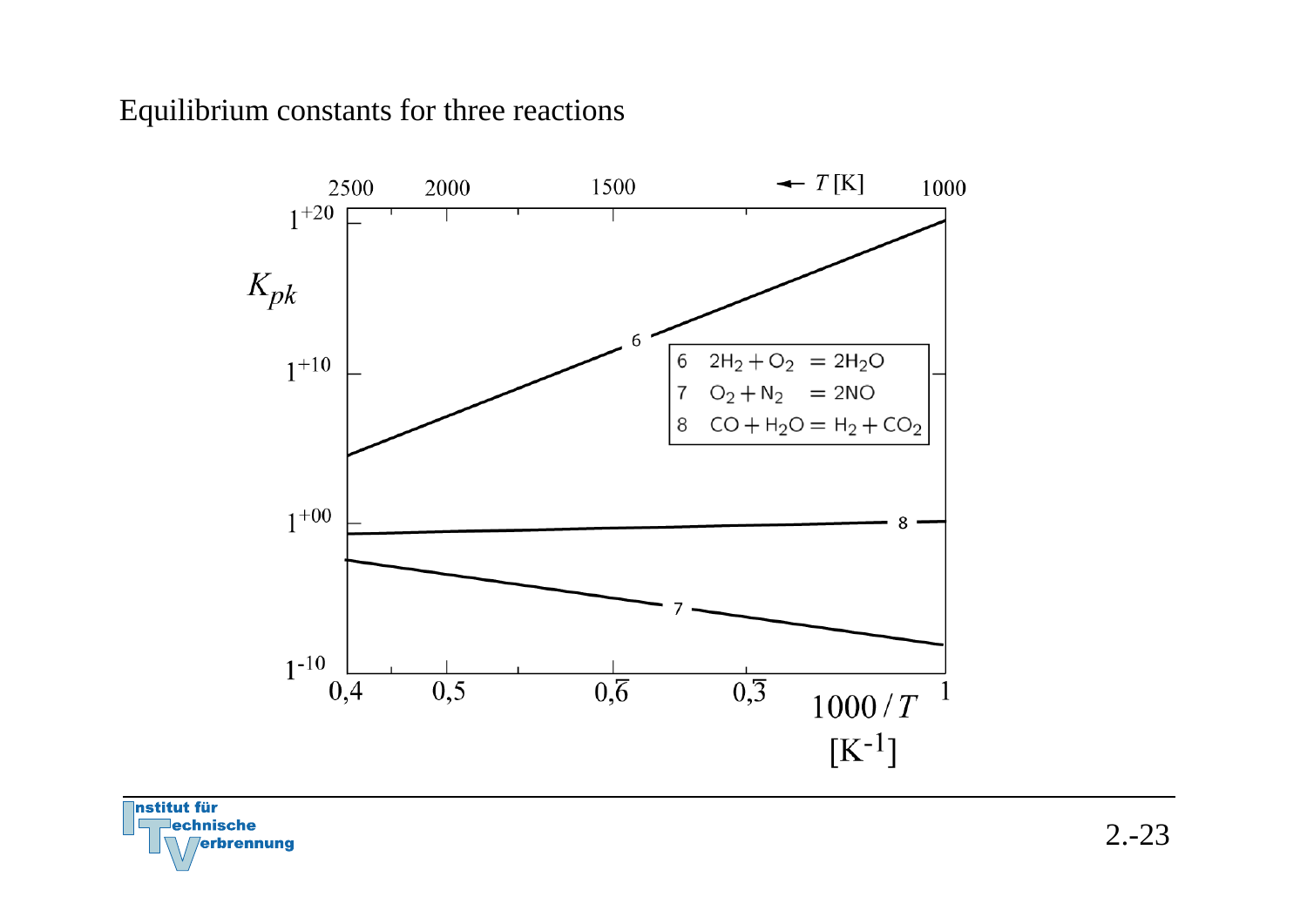An approximation of equilibrium constants may be derived by introducing the quantity

$$
\pi_i = \frac{H_{i,\text{ref}} - \mu_i^0}{\mathcal{R}T} = \frac{S_{i,\text{ref}}^0}{\mathcal{R}} + \int\limits_{T_{\text{ref}}}^T \frac{C_{p_i}}{\mathcal{R}T} dT - \frac{1}{\mathcal{R}T} \int\limits_{T_{\text{ref}}}^T C_{p_i} dT, \quad i = 1, 2, \dots, k.
$$

For constant  $C_{pi}$  the second term in this expression would yield a logarithm of the temperature, while the last term does not vary much if  $T \gg T_{\text{ref}}$ .

Therefore  $\pi_i(T)$  may be approximated by

$$
\pi_i(T) = \pi_{iA} + \pi_{iB} \ln T, \quad i = 1, 2, \dots, k.
$$

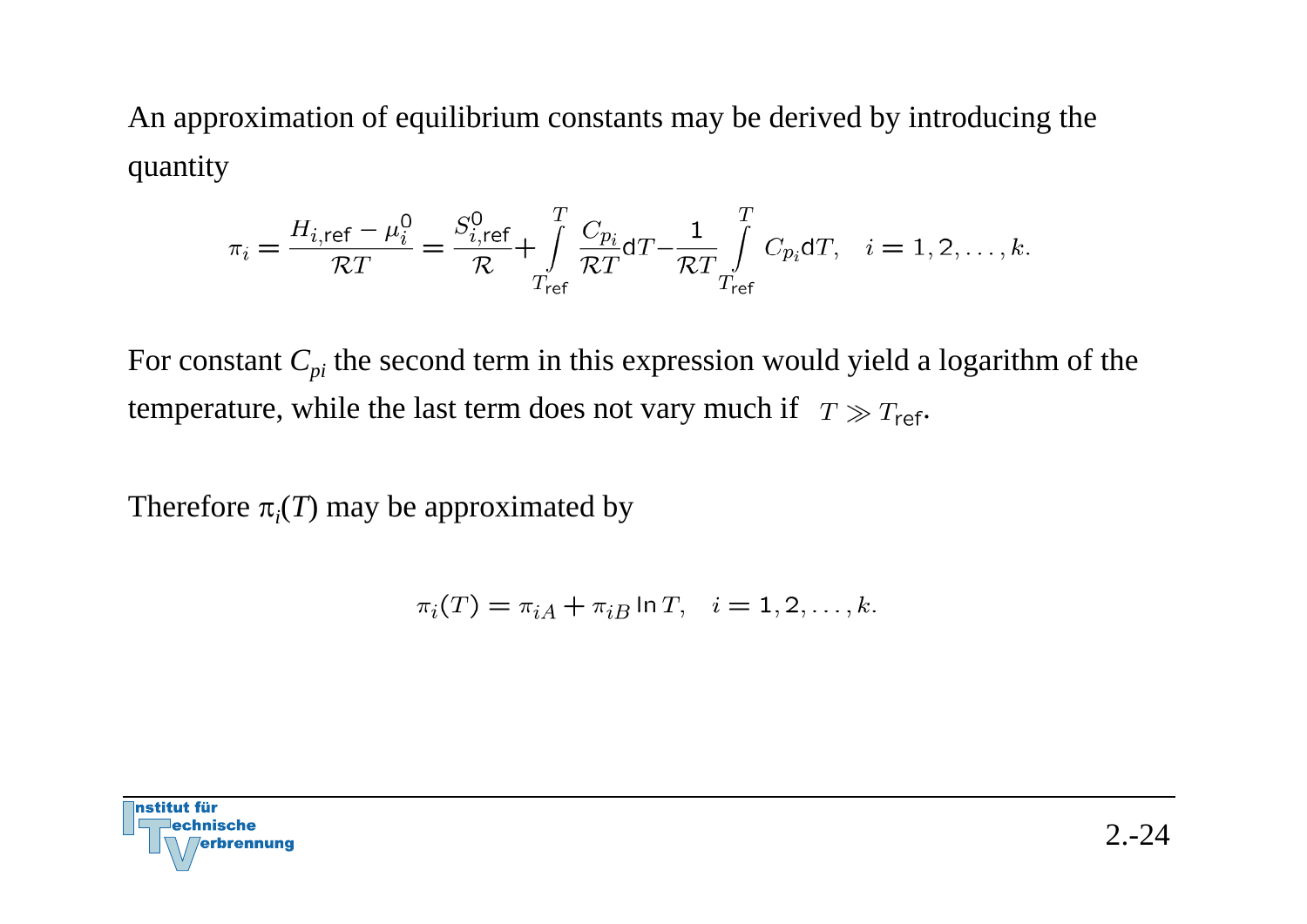Introducing this into

$$
\mathcal{R}T \ln K_{pl} = -\sum_{i=1}^{k} \nu_{il} \mu_i^0, \quad l = 1, 2, \dots, r
$$

one obtains

$$
K_{pl} = B_{pl} T^{n_{pl}} \exp\left(\frac{Q_{l,ref}}{\mathcal{R}T}\right), \quad l = 1, 2, \dots, r,
$$

where

$$
Q_{\text{ref}} = -\sum_{i=1}^{k} \nu_i H_{i,\text{ref}}
$$

was used and

$$
B_{pl} = \exp\left(\sum_{i=1}^{k} \nu_{il} \pi_{iA}\right), \quad n_{pl} = \sum_{i=1}^{k} \nu_{il} \pi_{iB}, \quad l = 1, 2, \dots, r.
$$

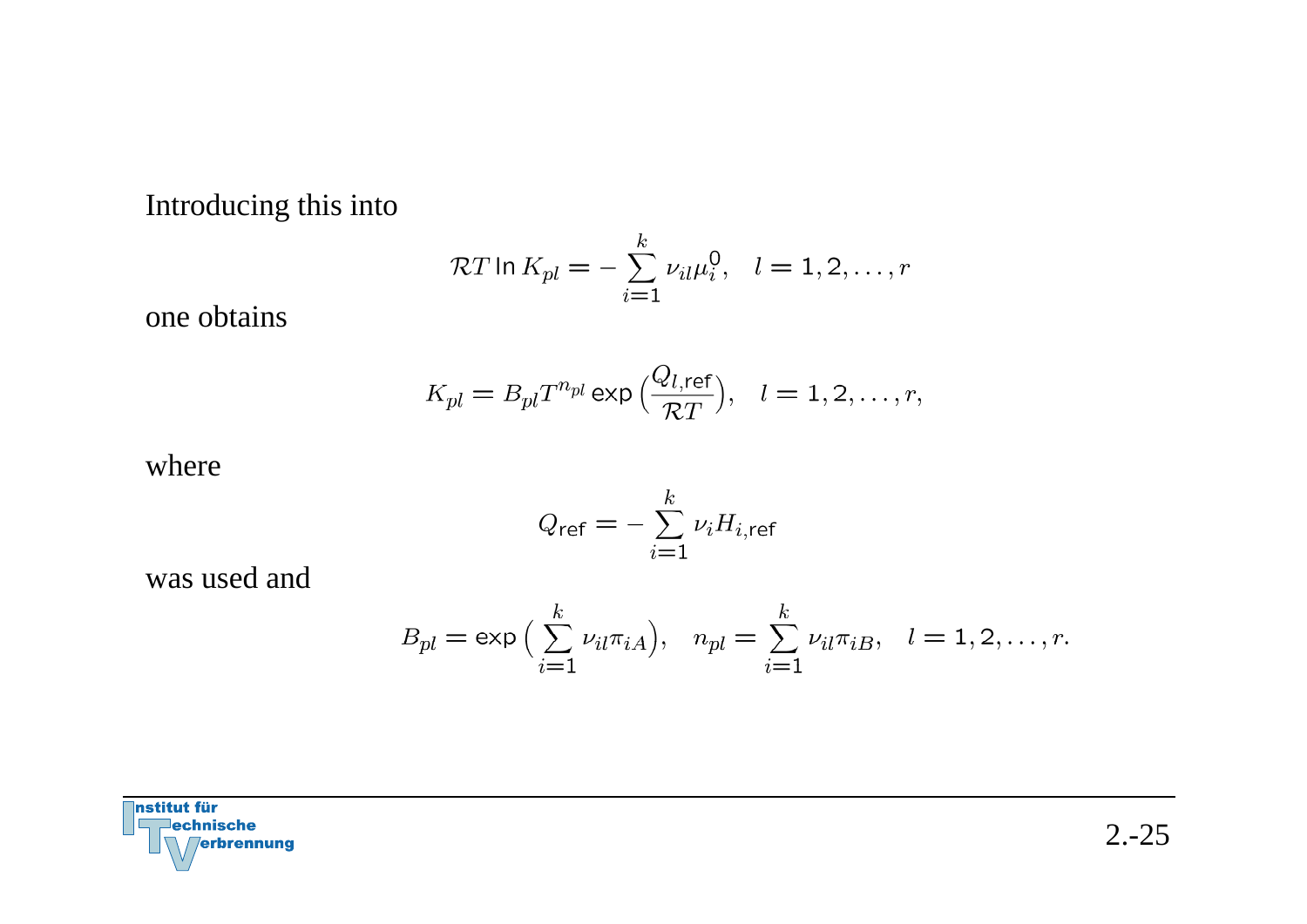Values for  $\pi_{iA}$  and  $\pi_{iB}$  were obtained by linear interpolation in terms of ln  $T$ for the values given in the JANAF-Tables at  $T = 300$  K and  $T = 2000$  K.

For some species, which are important in combustion, values for  $\pi_{_{iA}}$  and  $\pi_{_{iB}}$ are listed in Tab. 2.1 of the lecture notes.

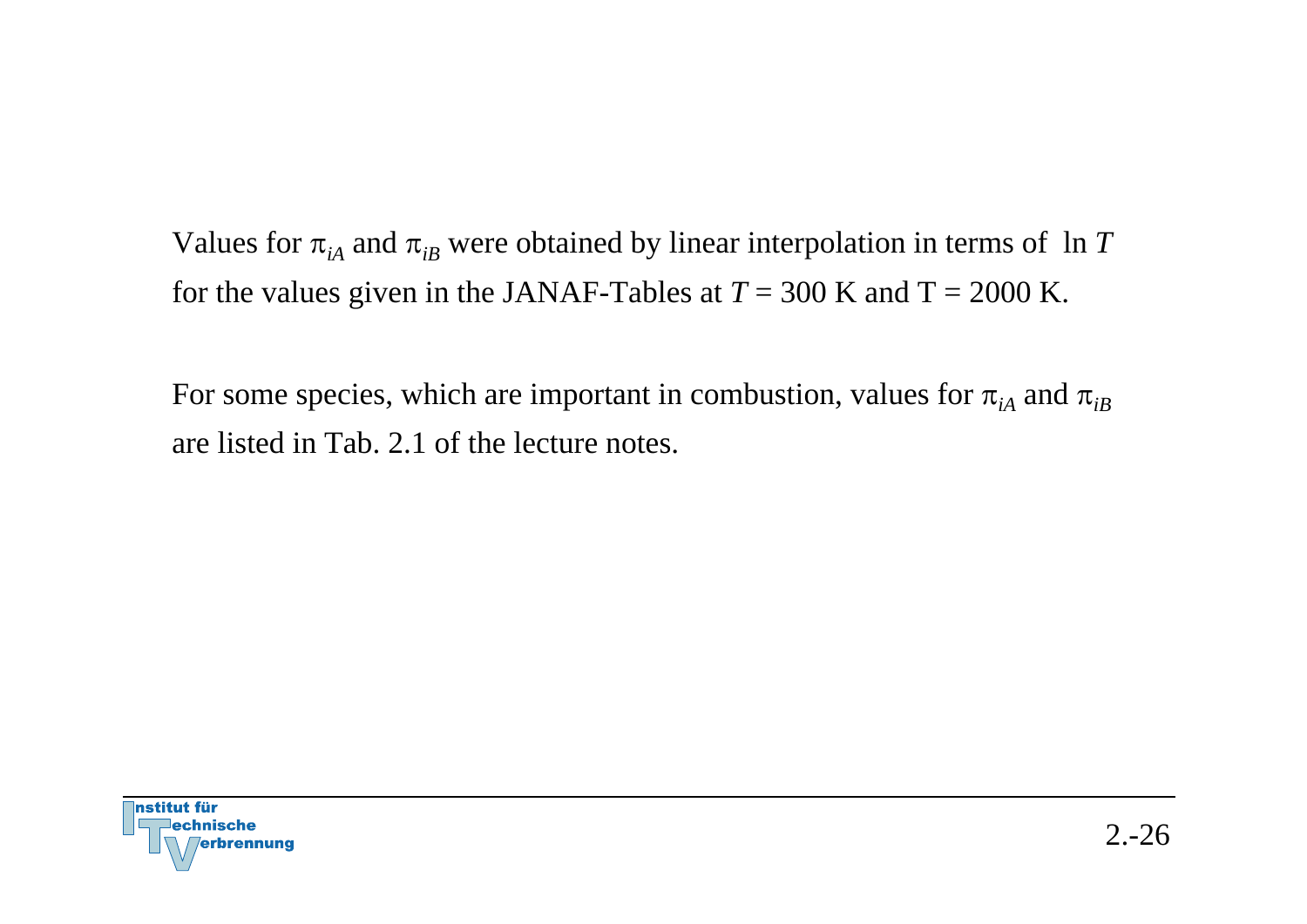# Excerpt of Tab. 2.1:

| Nr.         | species            | $M_i$   | $H_{i,\text{ref}}$ | $S_{i,\text{ref}}$ | $\pi_{A,i}$ | $\pi_{B,i}$ |
|-------------|--------------------|---------|--------------------|--------------------|-------------|-------------|
|             |                    | kg/kmol | kJ/mol             | kJ/(molK)          |             |             |
| $\mathbf 1$ | H                  | 1.008   | 217.986            | 114,470            | $-1.2261$   | 1.9977      |
| 3           | OH                 | 17.008  | 39.463             | 183.367            | 3.3965      | 2.9596      |
| 5           | H <sub>2</sub>     | 2.016   | 0.000              | 130.423            | $-2.4889$   | 2.8856      |
| 6           | $H_2O$             | 18.016  | $-241.826$         | 188.493            | $-1.6437$   | 3.8228      |
| 9           | <b>NO</b>          | 30.008  | 90.290             | 210.442            | 5.3476      | 3.1569      |
| 11          | <b>NN</b>          | 28.016  | 0.000              | 191.300            | 3.6670      | 3.0582      |
| 13          | $\bigcirc$         | 16.000  | 249.194            | 160.728            | 6.8561      | 1.9977      |
| 14          | O <sub>2</sub>     | 32.000  | 0.000              | 204.848            | 4.1730      | 3.2309      |
| 29          | CH <sub>3</sub>    | 15.035  | 145.686            | 193.899            | $-10.7155$  | 5.3026      |
| 31          | CH <sub>4</sub>    | 16.043  | $-74.873$          | 185.987            | $-17.6257$  | 6.1658      |
| 33          | CO <sub>.</sub>    | 28.011  | $-110.529$         | 197.343            | 4.0573      | 3.1075      |
| 34          | CO <sub>2</sub>    | 44.011  | $-393.522$         | 213.317            | $-5.2380$   | 4.8586      |
| 41          | $C_2H_4$           | 28.054  | 52.283             | 219.468            | $-26.1999$  | 8.1141      |
| 57          | $C_8H_{18}$        | 114.232 | $-223.676$         | 430.826            | $-191.8158$ | 37.6111     |
| 62          | $C_{\text{solid}}$ | 12.011  | 0.000              | 0.000              | $-9.975$    | 1.719       |

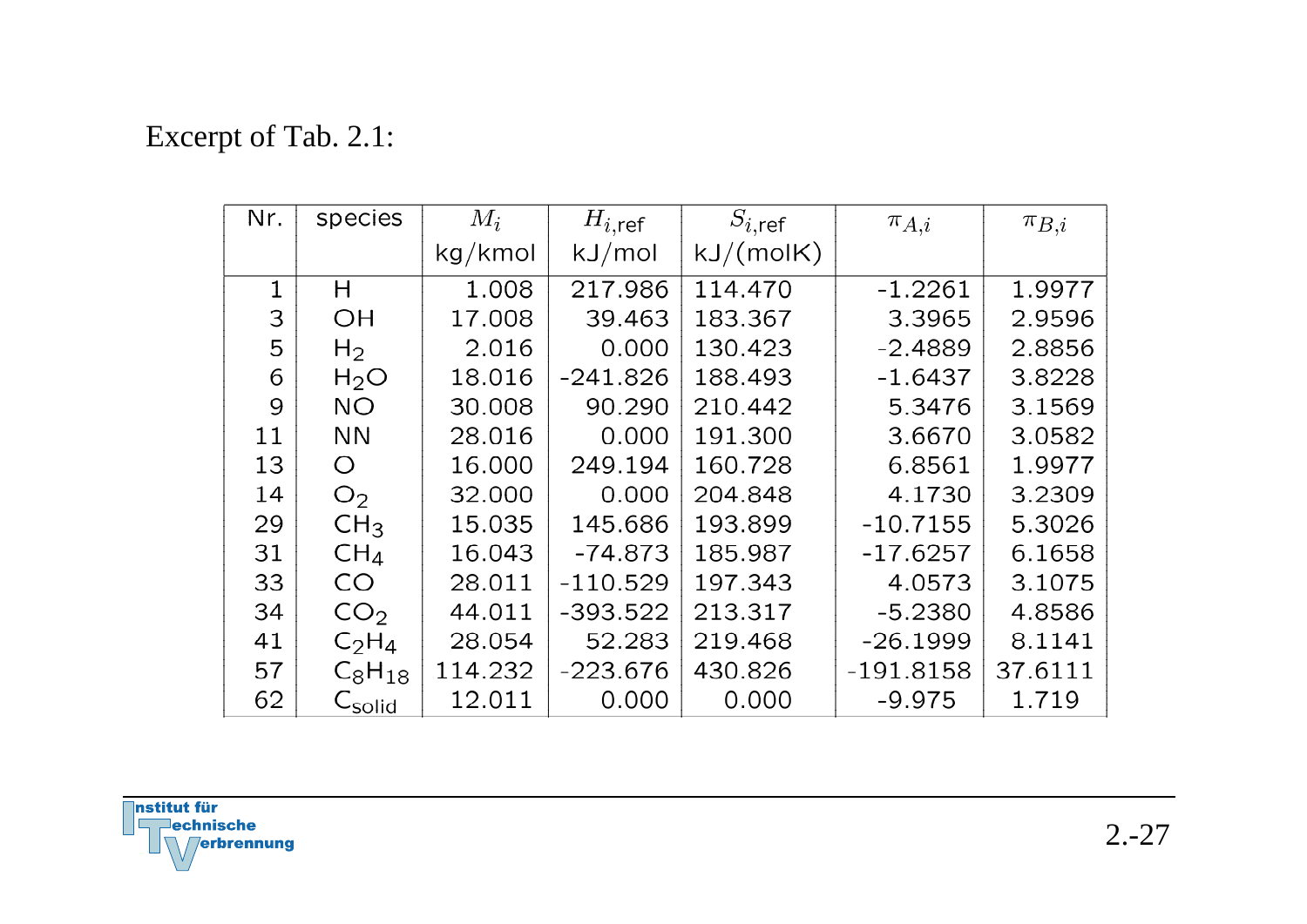#### **An example: Equilibrium Calculation of the H <sup>2</sup>-air system**

Using the law of mass action one obtains for the reaction  $2 \text{ H}_2 + \text{O}_2 = 2 \text{ H}_2\text{O}$ the relation between partial pressures

$$
p_{\mathsf{H}_2}^2 p_{\mathsf{O}_2} = p_{\mathsf{H}_2\mathsf{O}}^2 K_{p1} \cdot p_{\mathsf{O}},
$$

where

$$
K_{p1} = 0.0835 \, T^{-1.3565} \exp(58171/T)
$$

was approximated using

$$
K_{pl} = B_{pl} T^{n_{pl}} \exp\left(\frac{Q_{l,\text{ref}}}{\mathcal{R}T}\right), \quad l = 1, 2, \dots, r,
$$

and the values for

$$
B_{pl} = \exp\left(\sum_{i=1}^{k} \nu_{il} \pi_{iA}\right), \quad n_{pl} = \sum_{i=1}^{k} \nu_{il} \pi_{iB}, \quad l = 1, 2, \dots, r.
$$

from the Janaf-Table.

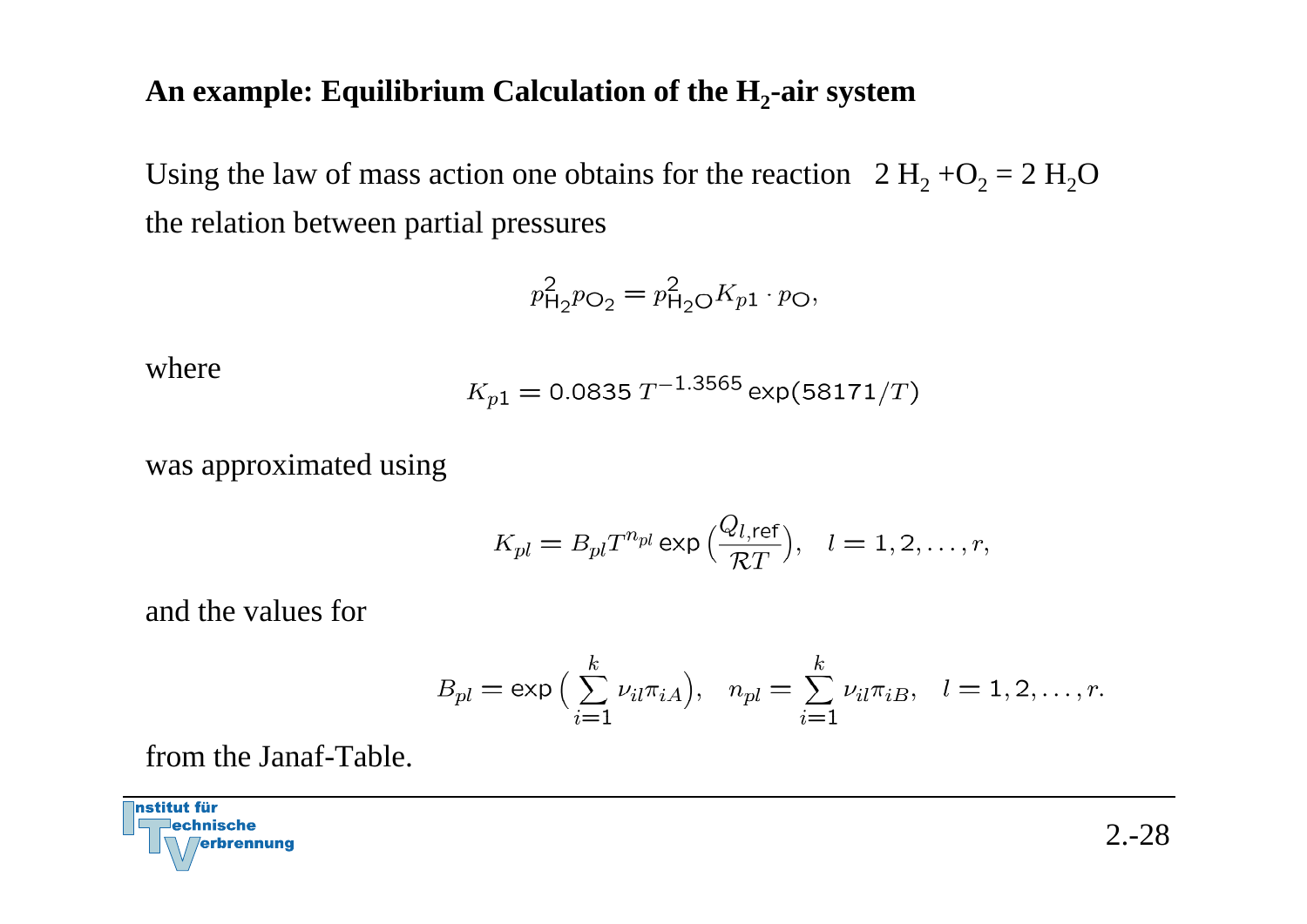Introducing the definition

$$
\Gamma_i = \frac{Y_i}{W_i}, \quad i = 1, 2, \dots, k
$$

the partial pressures

$$
p_i = pX_i, \quad i = 1, 2, \dots, k
$$

are written with as

$$
p_i = pX_i = p\Gamma_i W, \quad i = 1, 2, \dots, k,
$$

where the mean molecular weight is

$$
W = (\Gamma_{H_2} + \Gamma_{O_2} + \Gamma_{H_2O} + \Gamma_{N_2})^{-1}.
$$

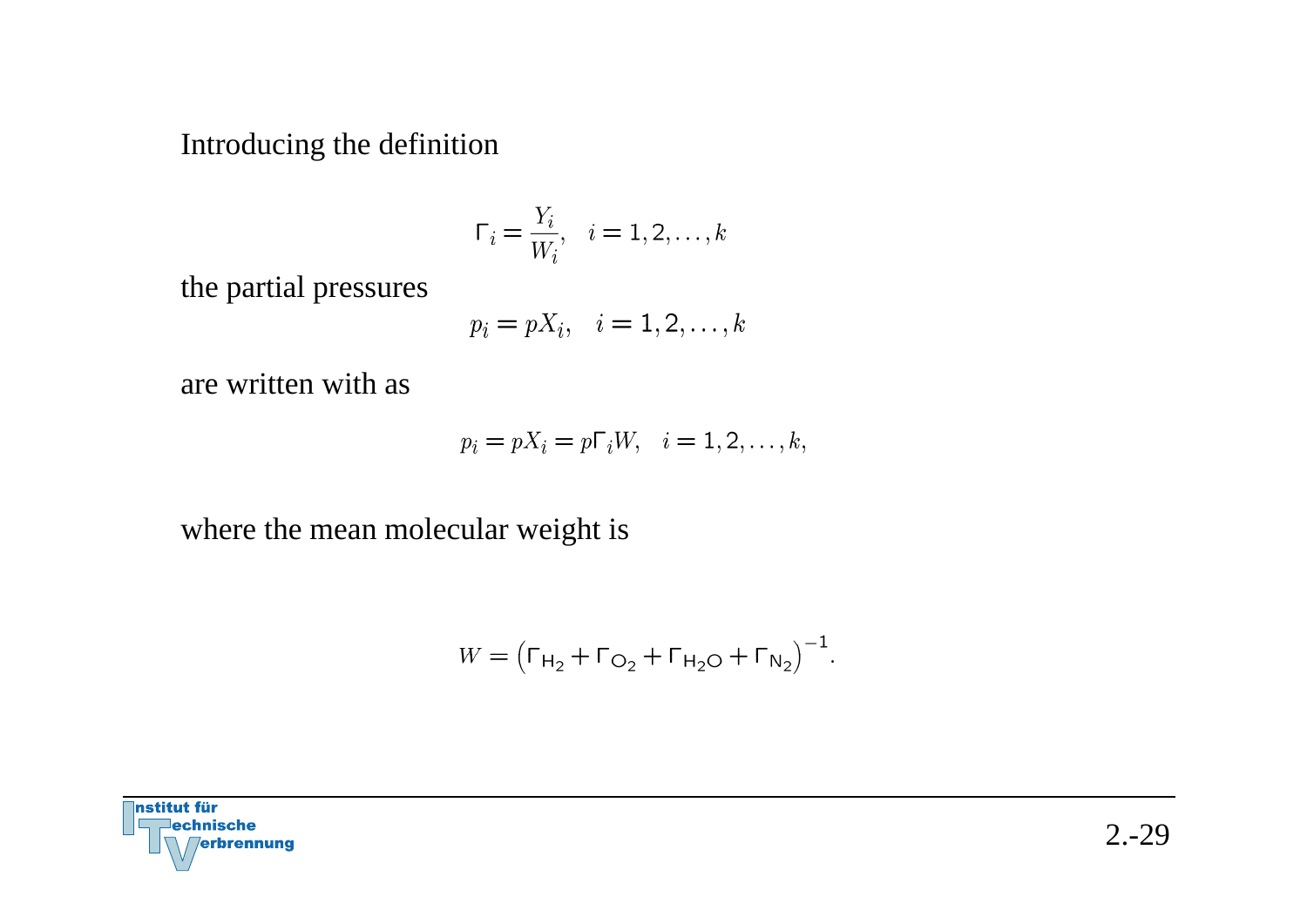The element mass fractions of the unburnt mixture are

$$
Z_{\mathsf{H}} = Y_{\mathsf{F},1}Z, \quad Z_{\mathsf{O}} = Y_{\mathsf{O}_2,2}(1-Z), \quad Z_{\mathsf{N}} = Y_{\mathsf{N}_\mathsf{O},2}(1-Z).
$$

These are equal to those in the equilibrium gas where

$$
\frac{Z_{\rm H}}{W_{\rm H}} = 2\Gamma_{\rm H_{2,b}} + 2\Gamma_{\rm H_2O,b}
$$

$$
\frac{Z_{\rm O}}{W_{\rm O}} = 2\Gamma_{\rm O_{2,b}} + \Gamma_{\rm H_2O,b},
$$

while  $Z_N$  remains unchanged.

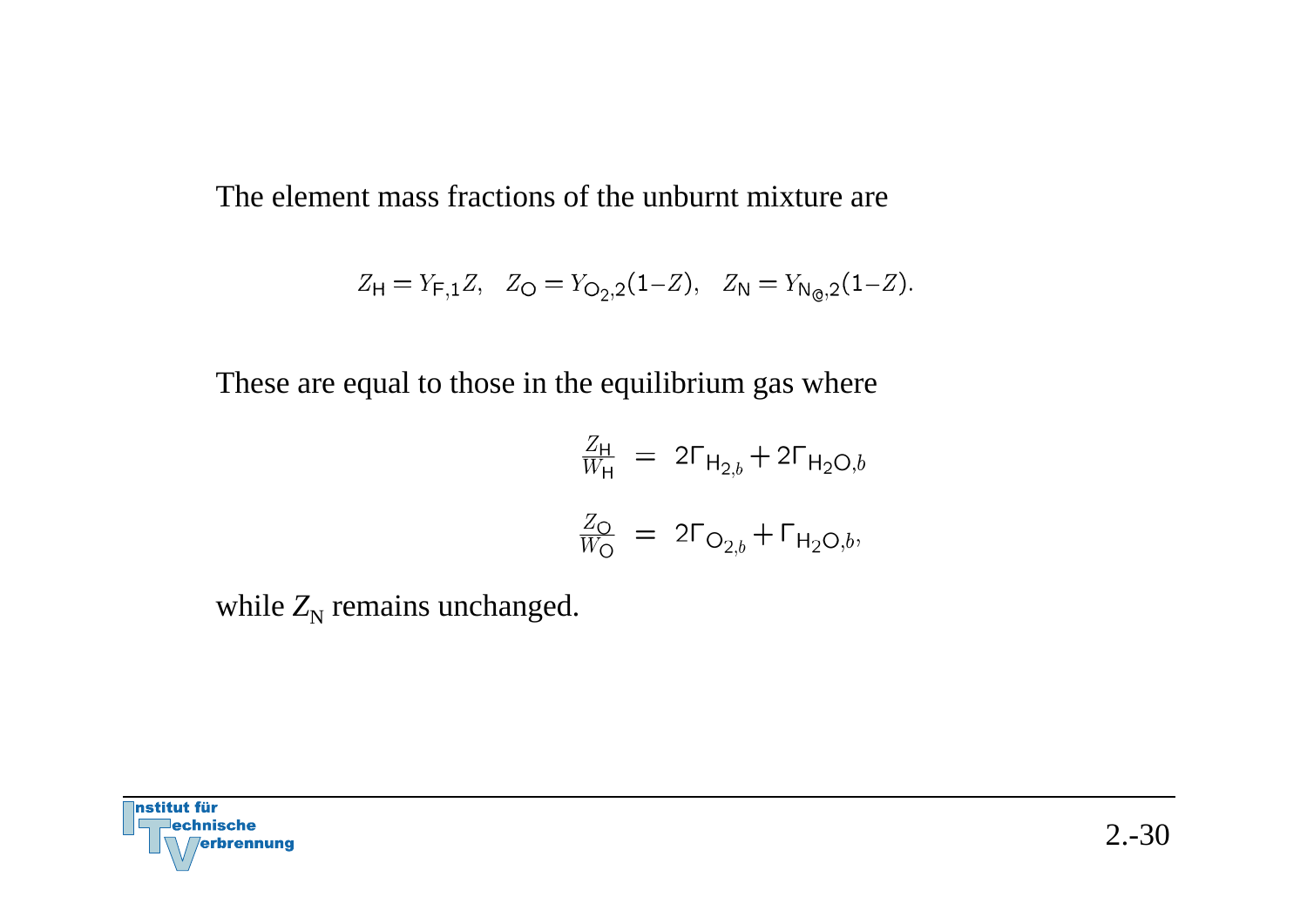These equations lead to the following nonlinear equation for  $\Gamma_{H_2O,b}$ 

$$
f(\Gamma_{\mathsf{H}_2\mathsf{O},b}) = \left(\Gamma_{\mathsf{H}_2\mathsf{O},b} - \frac{Z_{\mathsf{H}}}{2W_{\mathsf{H}}}\right)^2 \left(\frac{Z_{\mathsf{O}}}{W_{\mathsf{O}}} - \Gamma_{\mathsf{H}_2\mathsf{O},b}\right)
$$

$$
-\frac{\Gamma_{\mathsf{H}_2\mathsf{O},b}^2}{K_{p1}^2 p} \left(\frac{Z_{\mathsf{H}}}{W_{\mathsf{H}}} + \frac{Z_{\mathsf{O}}}{W_{\mathsf{O}}} + 2\Gamma_{\mathsf{N}_2} - \Gamma_{\mathsf{H}_2\mathsf{O},b}\right) = 0
$$

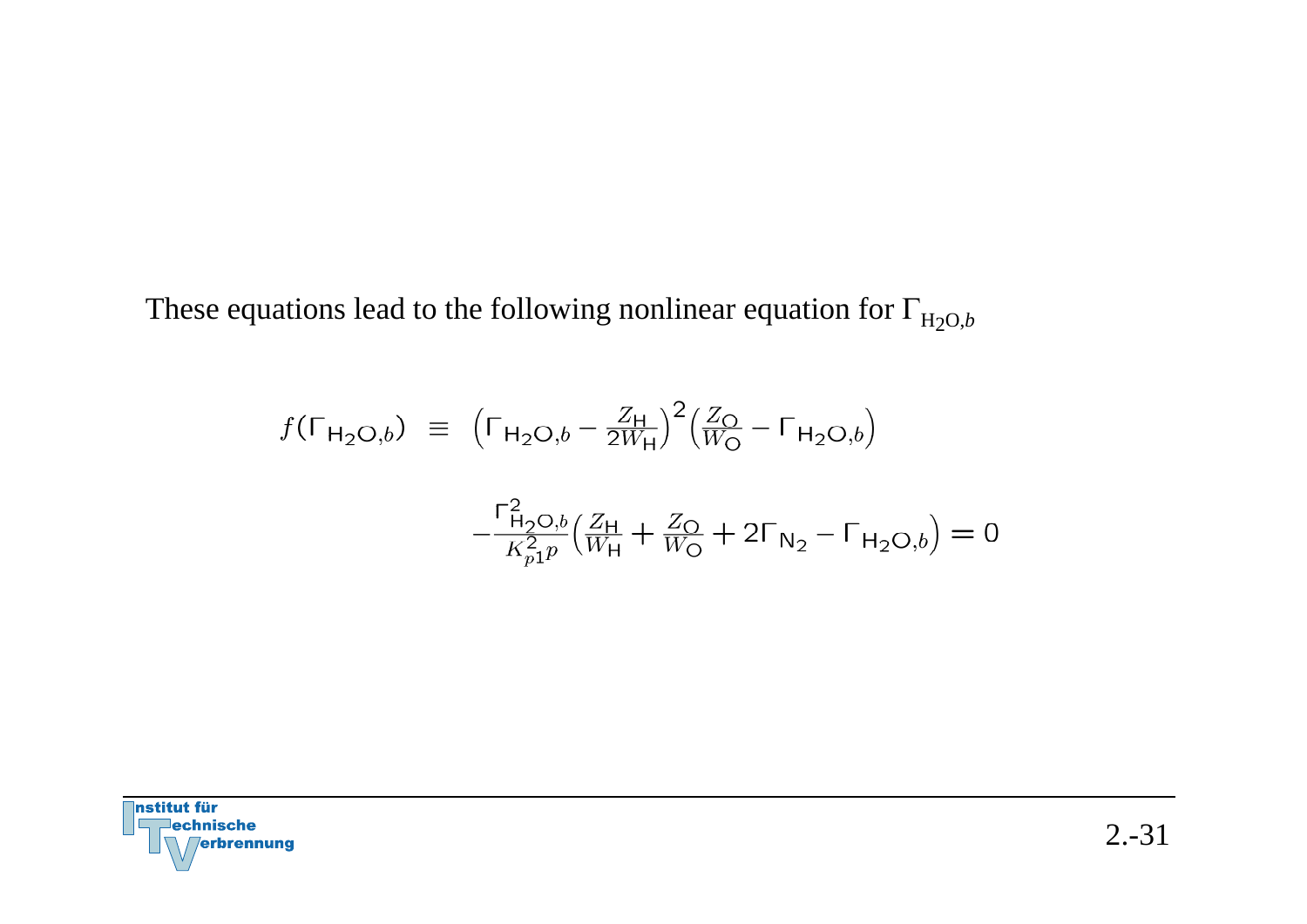This equation has one root between  $\Gamma_{H_2O,b} = 0$  and the maximum values

$$
\Gamma_{\text{H}_2\text{O},b} = Z_{\text{H}}/2W_{\text{H}}
$$
 and  $\Gamma_{\text{H}_2\text{O},b} = Z_{\text{O}}/W_{\text{O}}$ 

which correspond to complete combustion for lean and rich conditions in the limit

$$
K_{p1}\to\infty
$$

The solution, which is a function of the temperature, may be found by successively bracketing the solution within this range.

The temperature is then calculated by employing a Newton iteration on

$$
h_u = h_b
$$

leading to

$$
f_T(T) = h_u - \sum_{i=1}^k Y_{i,b} h_{i,ref} - \int_{T_{ref}}^T C_{p_b} dT.
$$

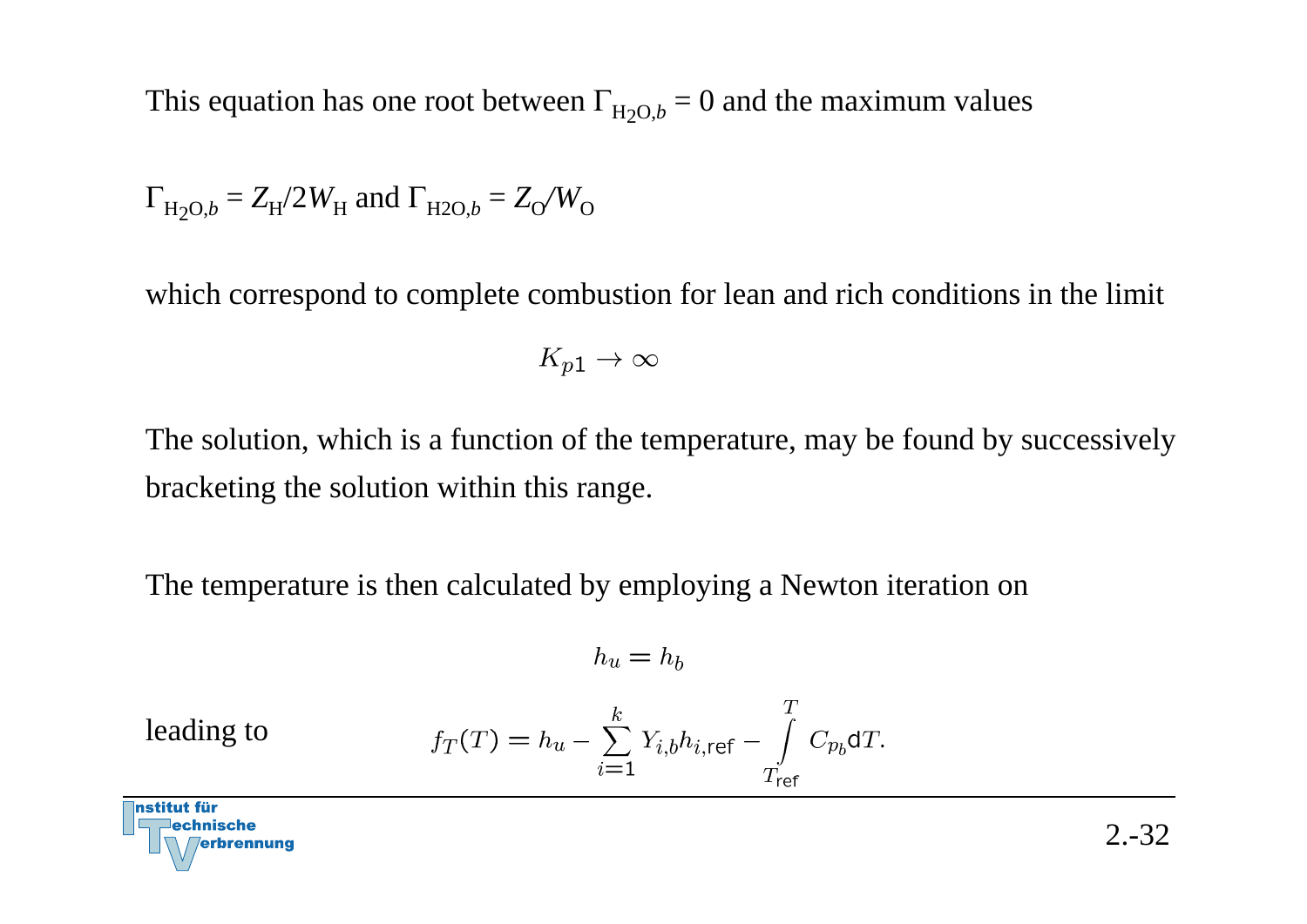The iteration converges readily following

rbrennung

$$
T = T^{1} + \frac{f_{T}(T^{1})}{C_{p_{b}}(T^{1})}
$$
, where i is the iteration index.

The solution is plotted here for a hydrogen-air flame as a function of the mixture



2.-33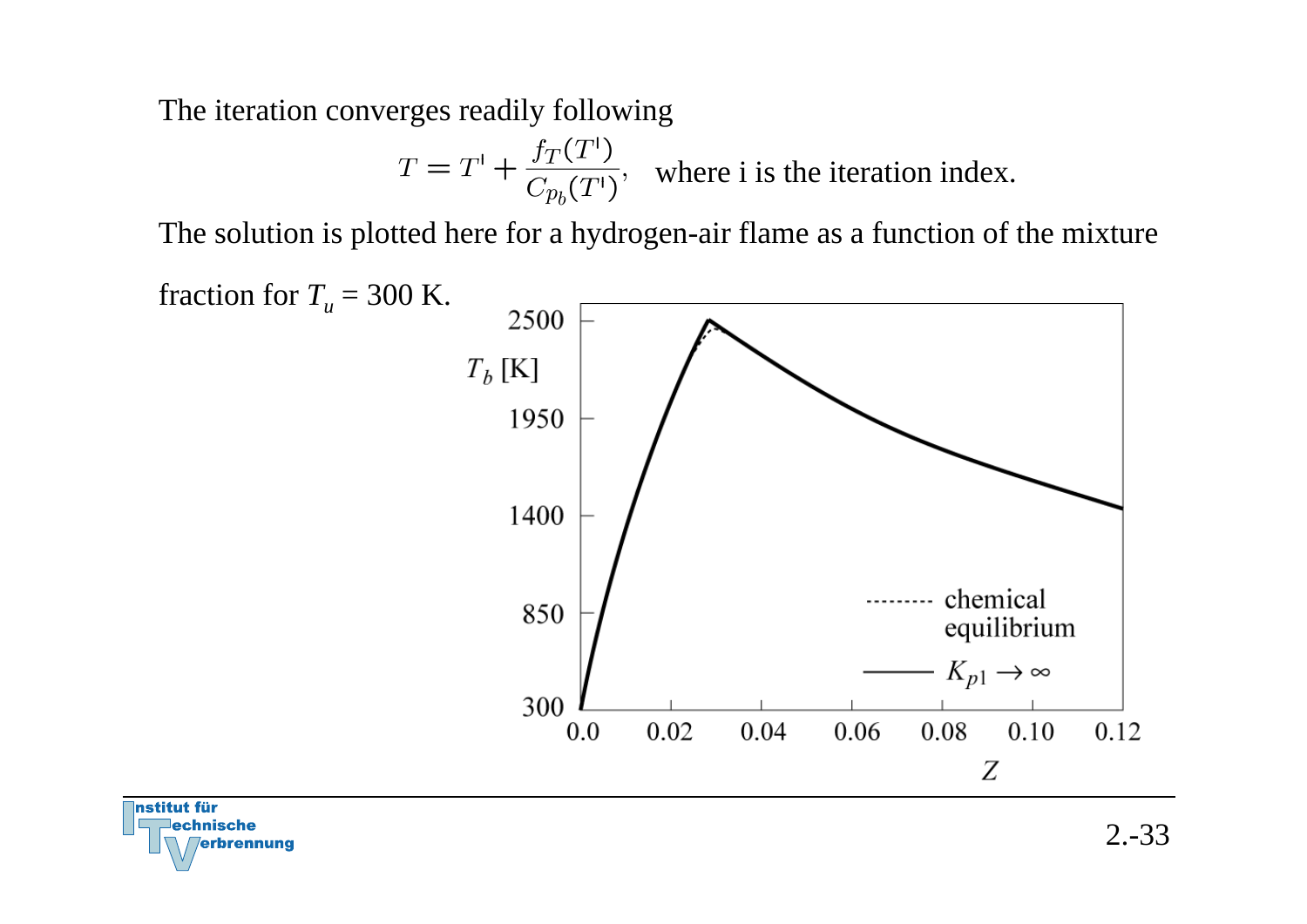The table shows equilibrium mass fractions of  $\rm H_2,\,O_2$  and  $\rm H_2O$ for  $p=1$  bar and  $p=10$  bar and different temperatures

| T    | $\boldsymbol{p}$ | $Y_{H_2}$ | $Y_{\mathbb{O}_2}$ | $Y_{H_2O}$ |
|------|------------------|-----------|--------------------|------------|
| [K]  | [bar]            |           |                    |            |
| 2000 | $\mathbf{1}$     | 0.0006    | 0.0049             | 0.9945     |
| 3000 | $\mathbf 1$      | 0.0172    | 0.1364             | 0.8464     |
| 4000 | 1                | 0.0653    | 0.5180             | 0.4167     |
| 2000 | 10               | 0.0002    | 0.0022             | 0.9974     |
| 3000 | 10               | 0.0084    | 0.0664             | 0.9252     |
| 4000 | 1 <sub>0</sub>   | 0.0394    | 0.3127             | 0.6478     |

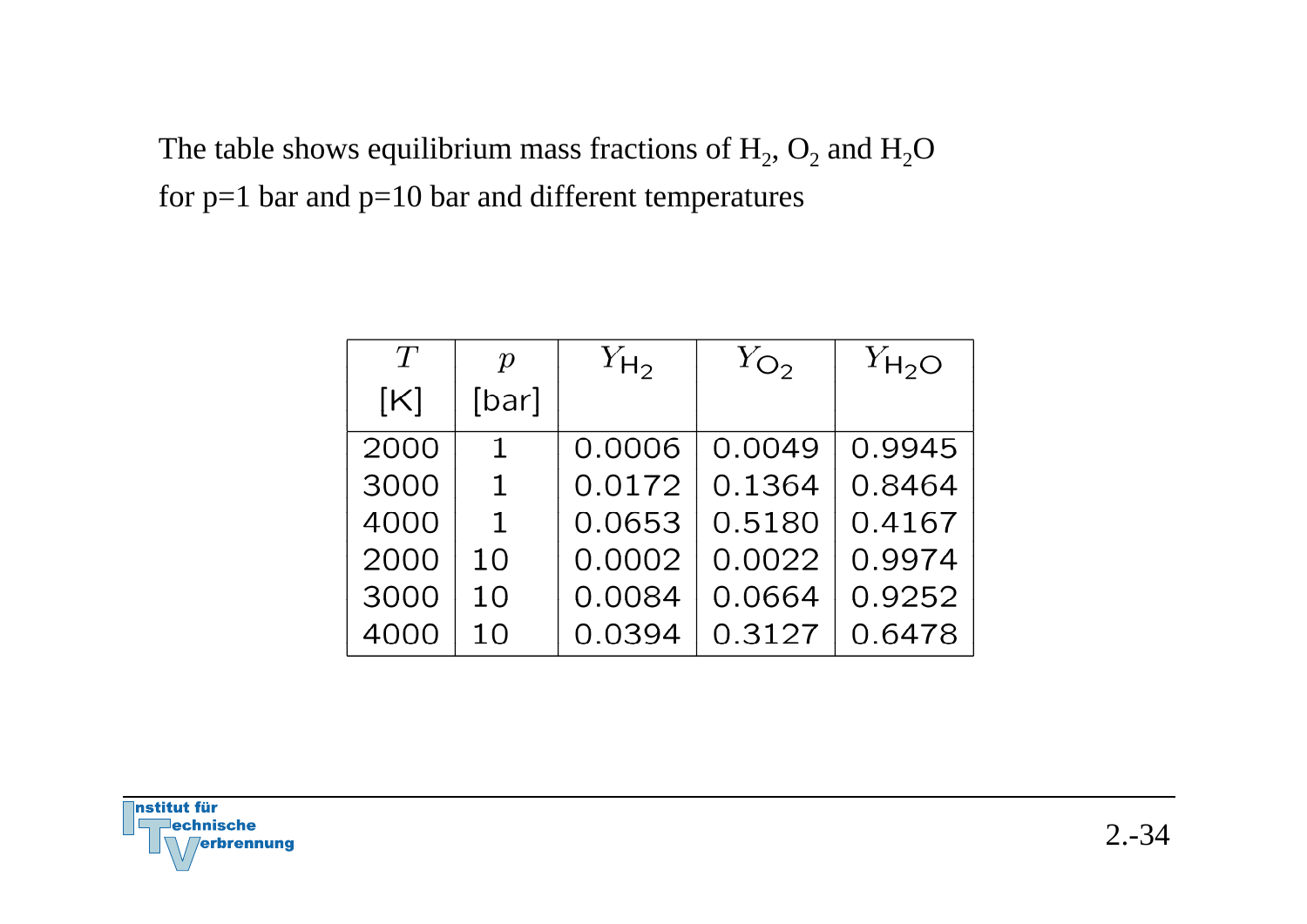Equilibrium temperature profiles for lean methane, acetylene and propane flames as a function of the equivalence ratio for  $T_u$  = 300  $\rm K$ 



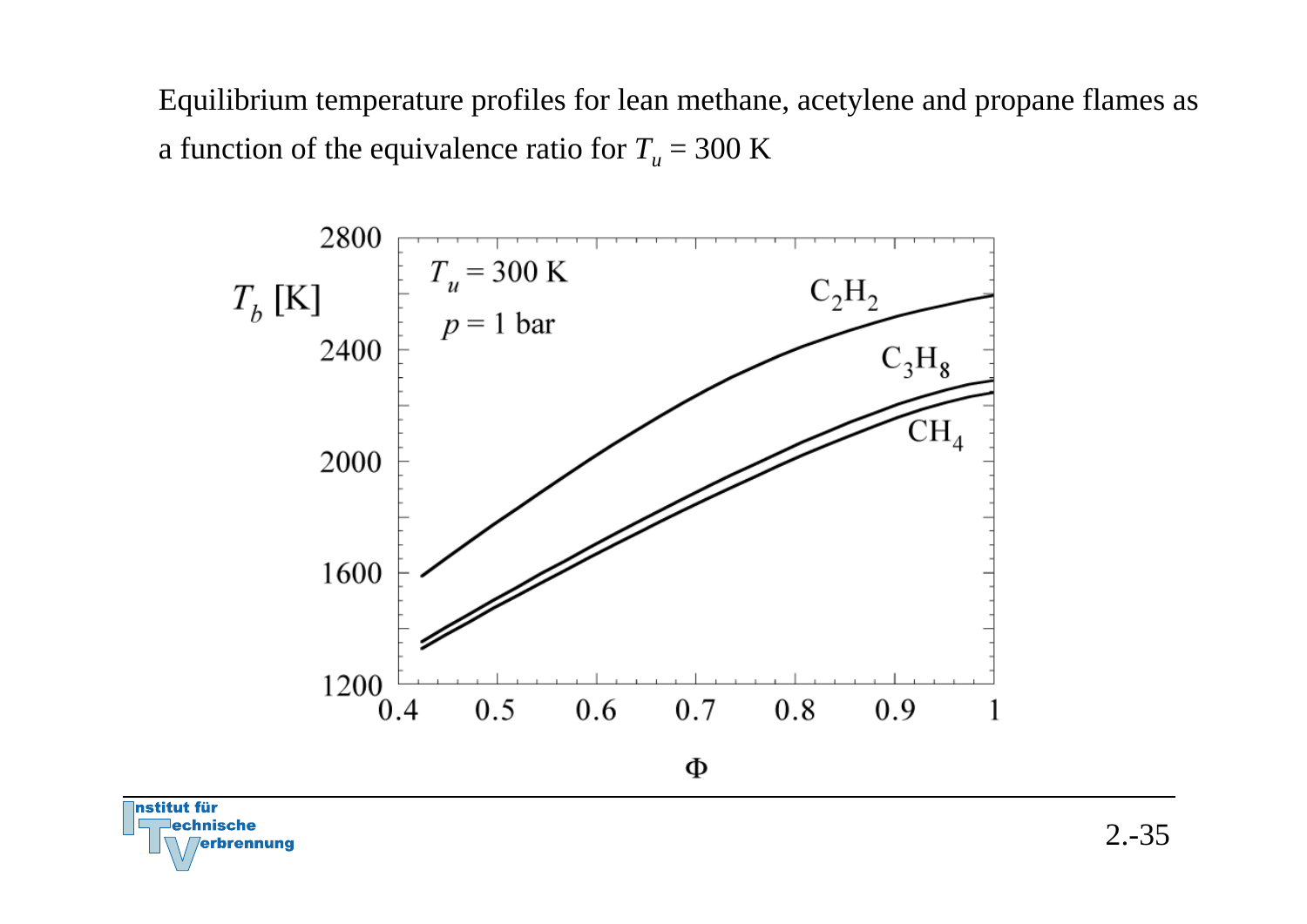#### **The heterogeneous equilibrium**

A reaction is called heterogeneous, if it occurs for instance at the gas-to-solid interface.

Since the chemical potential of the solid is independent of pressure

$$
\mu_i = \mu_i^0 = H_{i, \text{ref}} - TS_{i, \text{ref}} + \int_{T_{\text{ref}}}^{T} C_{p,i} \, dT - T \int_{T_{\text{ref}}}^{T} \frac{C_{p,i}}{T} \, dT, \quad i = 1, 2, \dots, k
$$

only the partial pressures of the gaseous components will appear in the law of mass action.

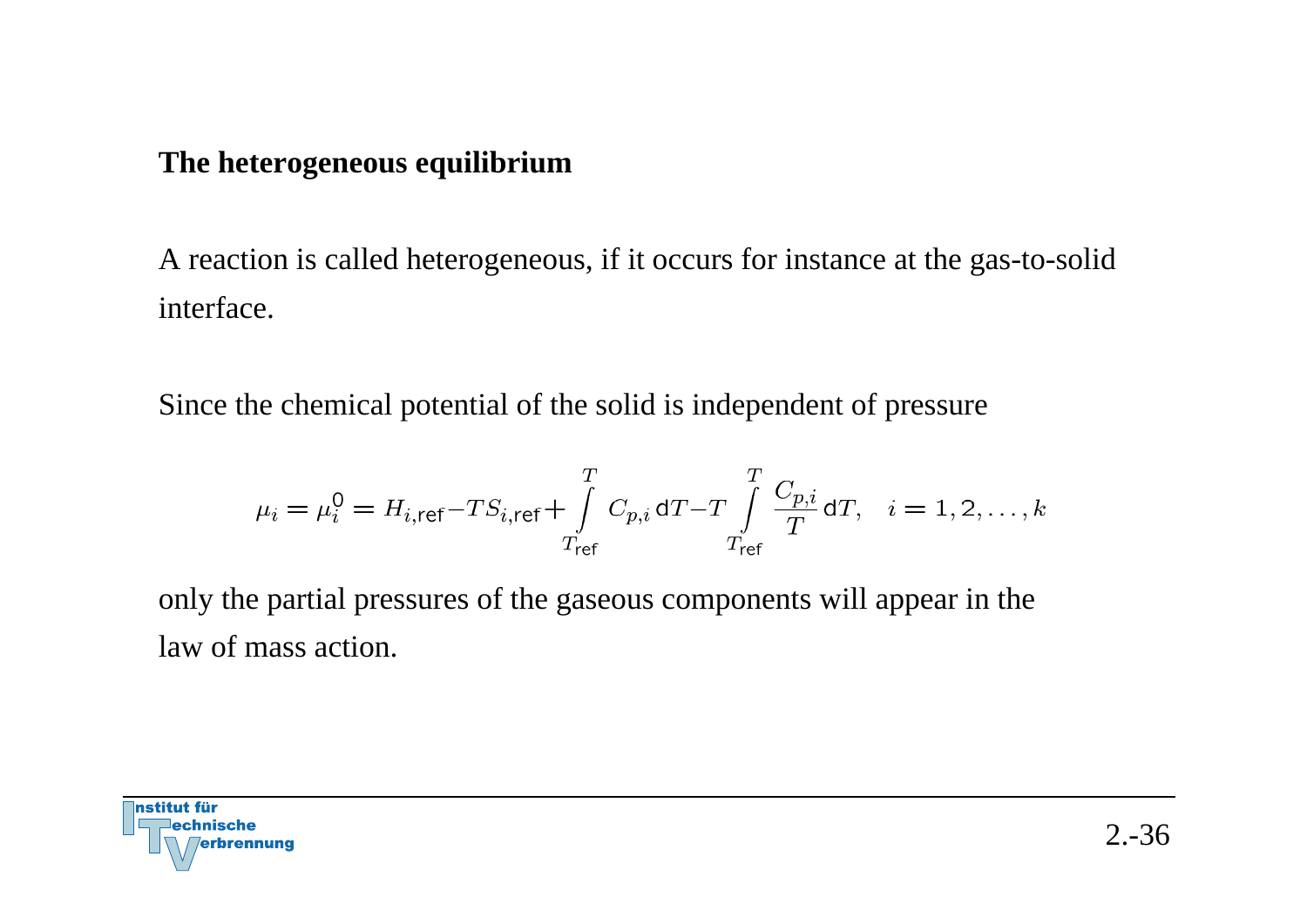Example: the reaction of solid carbon with oxygene  $\text{C}_{\text{s}} + \text{O}_2$  =  $\text{CO}_2$ 

The ratio of partial pressures of  $\mathrm{CO}_2$  and  $\mathrm{O}_2$  becomes

$$
\frac{p_{\text{CO}_2}}{p_{\text{O}_2}} = \exp\left(\frac{\mu_{\text{CO}_2}^0 - \mu_{\text{C}_s}^0 - \mu_{\text{O}_2}^0}{\mathcal{R}T}\right) = K_p.
$$

Here the molar enthalpy  $H_{\text{Cs, ref}}$  of solid carbon is zero per definition, while  $\pi_{A, \text{Cs}} =$  - 9.979 and  $\pi_{B, \text{Cs}} = 1.719$ 

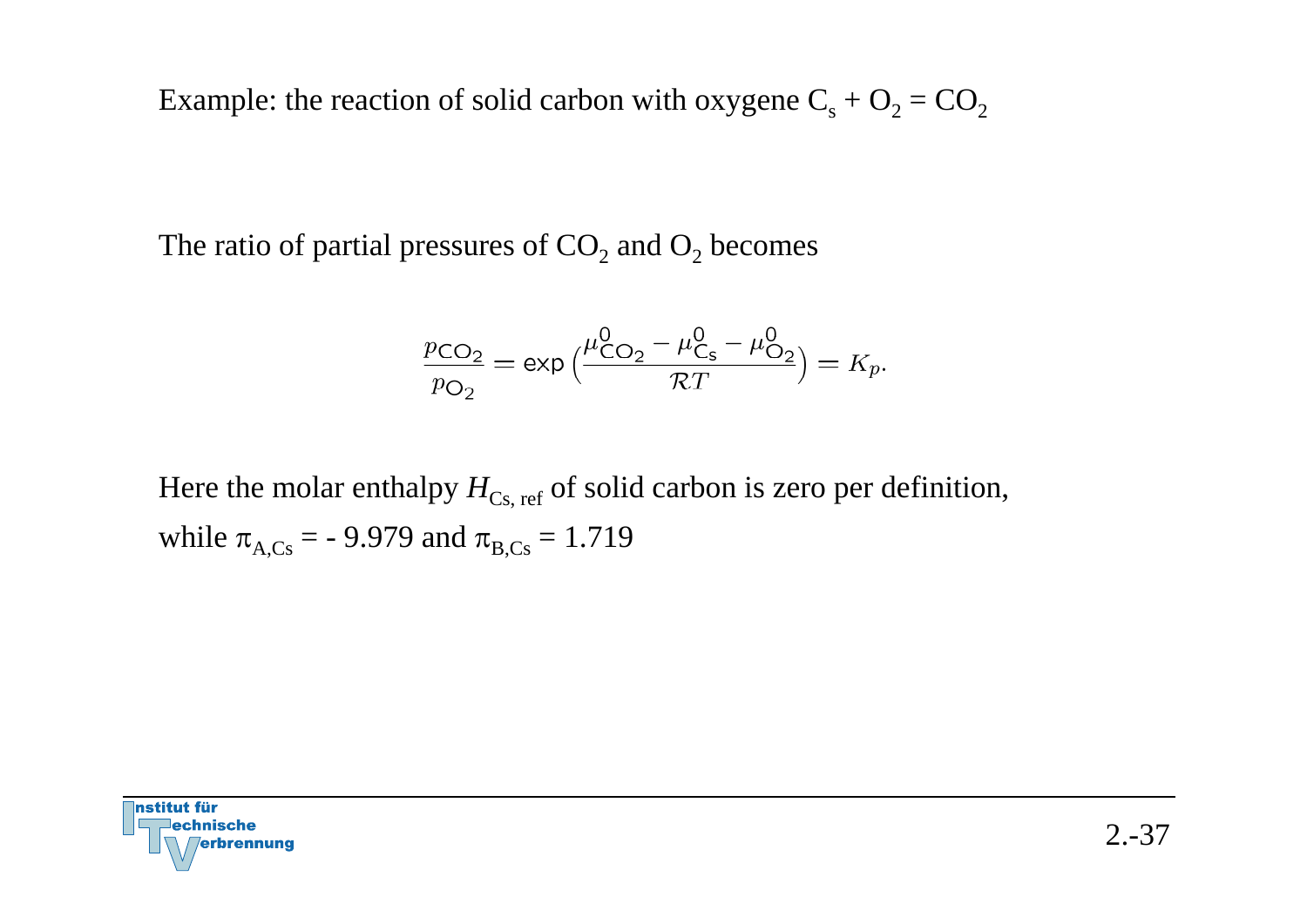### **Example**

Calculate the equilibrium mole fraction of NO in air at  $T = 1000$  K and  $T = 1500$  K by assuming that the mole fractions of  $O_2$  ( $X_{O_2}$  = 0.21) and  $N_2$  ( $X_{N_2}$  = 0.79) remain unchanged.

#### **Solution**

The equilibrium constant of the reaction  $N_2 + O_2 = 2 N O$ is with the values of the Janaf Table

$$
K_p(T) = 17.38 \, T^{0.0247} \exp(-21719/T)
$$

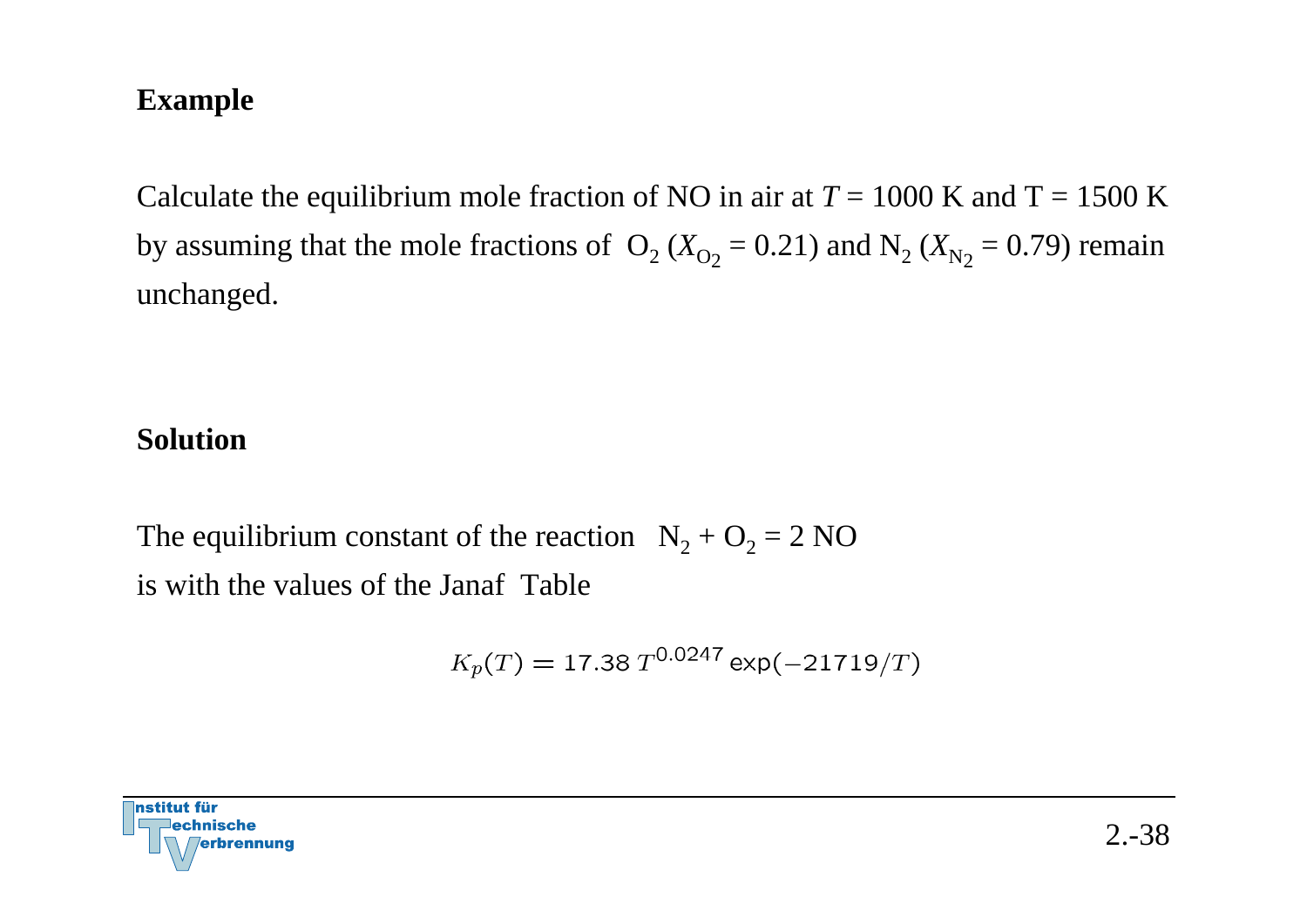For the partial pressure of NO one has

$$
p_{\rm NO} = (p_{\rm N_2} p_{\rm O_2} K_p)^{1/2}
$$

Neglecting the consumption of  $N_2$  and  $O_2$  as a first approximation, their partial pressures in air may be approximated as

$$
p_{\mathsf{N}_2} = 0.79 \, p, \ p_{\mathsf{O}_2} = 0.21 \, p
$$

The equilibrium mole fraction of NO is then

$$
X_{\rm NO} = 1.7 \ T^{0.01235} \exp(-10856/T).
$$

At  $T = 1000$  K one obtains 38 ppv (parts per volume  $=X_i$  10<sup>-6</sup>) and at  $T = 1500$  K 230 ppv.